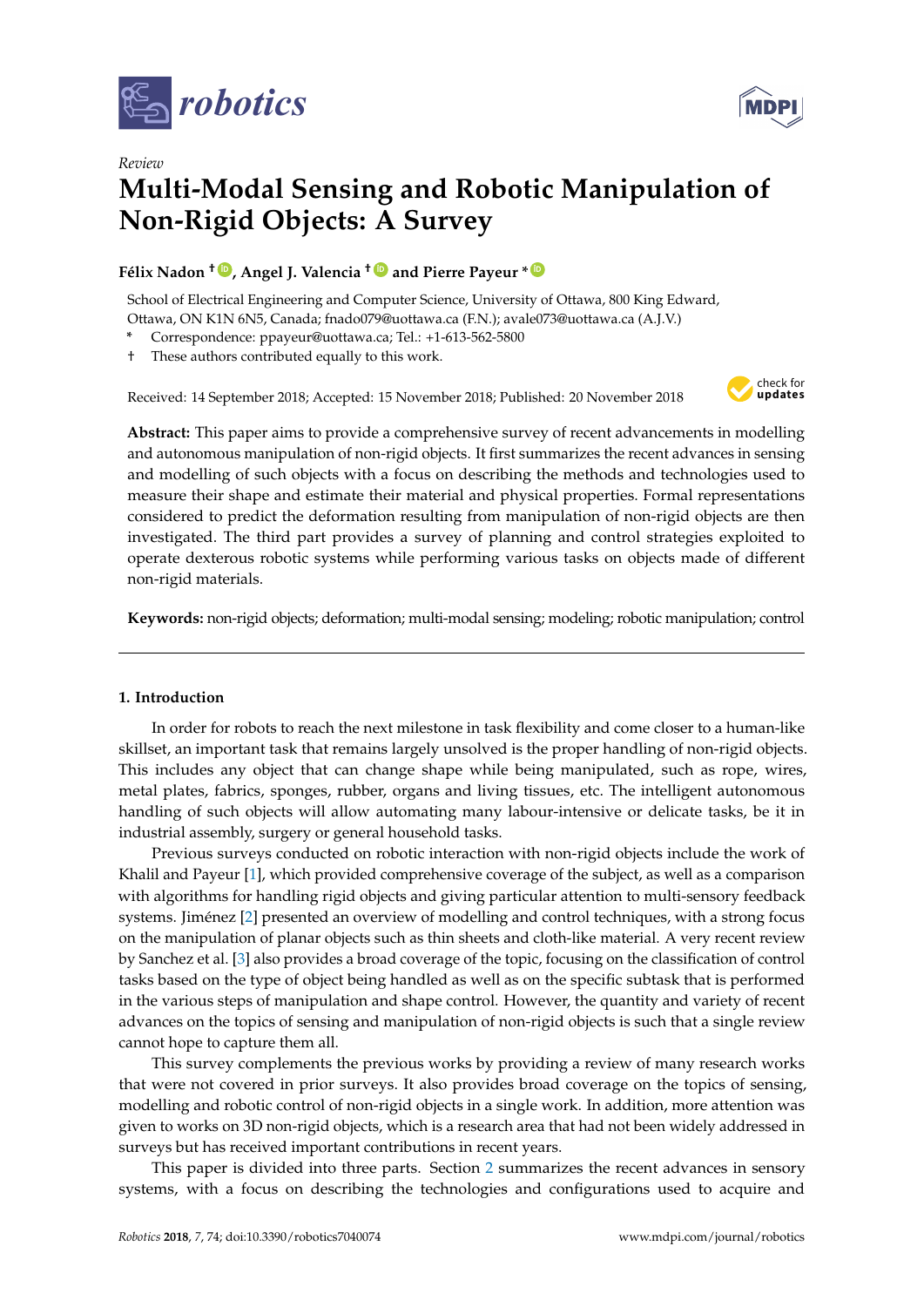process sensor data. This section is organized following the characteristics of the technology used, namely vision sensing collected in form of images, depth or both (Section [2.1\)](#page-1-1); tactile sensing described by force, torque or any other physical interaction with the environment (Section [2.2\)](#page-2-0); and the combination of various sensing modes (Section [2.3\)](#page-3-0). The strategies used to describe the object are analyzed in Section [3,](#page-4-0) by considering aspects such as shape measurement and estimation of physical or geometrical properties of objects while investigating ways to represent and predict such behaviours. This section is organized according to approaches that rely on a formal model (Section [3.1\)](#page-4-1) as a main descriptor and those that do not take a model into consideration (Section [3.2\)](#page-8-0). Section [4](#page-9-0) provides a survey of planning and control strategies exploited to support a robotic system in performing various tasks with non-rigid objects. The natural classification of research based on the shape of the objects being handled is reflected in the organization of this section. This shape classification includes linear objects such as ropes and wires (Section [4.1\)](#page-9-1); planar objects such as thin plates and cloth-like material (Section [4.2\)](#page-10-0); the outline or 2D projection of objects (Section [4.3\)](#page-13-0); and full 3D objects (Section [4.4\)](#page-14-0). Recent machine learning approaches are highlighted in Section [4.5,](#page-15-0) while papers that focus on more general or unique tasks are discussed in Section [4.6.](#page-16-0)

This organization of topics does not aim to build a formal and systematic classification of objects and tasks as it was done in [\[3\]](#page-20-2), but rather to group similar research in order to let the trends emerge naturally. Even though sensing and control are both influenced by the type and geometry of the targeted object, sensing appears to be much less affected by it than control. Moreover, most of the presented control strategies are not inherently dependent on a specific sensing technology or model type, if a formal model is used at all. In addition, several authors presented their works by focusing on either modelling or control in order to describe their proposed solution in a comprehensive way. It is therefore sensible to decouple sensing, modelling and control by organizing models and sensing technologies based on their characteristics while control strategies are grouped based on the task to which they are applied. This promotes a clear logical separation between the core components of any robotic system, i.e. sensing, modelling and control, which makes for a perspective that complements previous reviews and provides support for those who may be interested in a specific component of such a system.

# <span id="page-1-0"></span>**2. Sensing and Data Processing**

All the different approaches that have focused on the robotic manipulation of non-rigid objects at some point have had to handle one form or another of data, whether from the environment, the robot, the particular object or the interaction of all of them. The data coming from sensors must capture the intrinsic complexity of these systems and in many cases the sensory infrastructure is as sophisticated as them. Consequently, there exists a variety of aspects to consider [\[4\]](#page-20-3) when designing this process, such as the sensor technologies used, localization and interaction of sensors with the environment, multi-sensor data fusion, and data sampling techniques. In principle, robotic manipulation of non-rigid objects can be mainly categorized with respect to the sensing technologies used, that is, vision, tactile or derived from different modalities. In the rest of the section, the most relevant aspects regarding the choice of such configurations are covered, describing in particular the scenarios that contemplate non-rigid 3D objects in their systems. Furthermore, an overview of the features of these systems is presented in Table [1](#page-4-2) at the end of the section.

## <span id="page-1-1"></span>*2.1. Vision-Only Sensing*

Güler et al. [\[5\]](#page-20-4) used a Logitech HD Pro C920 Webcam (Logitech, Newark, CA, USA) to develop 2D deformation tracking under a robotic pushing scenario. The system used a geometric scheme that simulated the physical object behavior based on a position-based dynamics (PBD) model. Similarly, Hui et al. [\[6\]](#page-20-5) proposed a 2D deformation tracking system and applied it to robotic hand manipulation while also adding capabilities for material classification. They used a three-finger Barrett Hand robot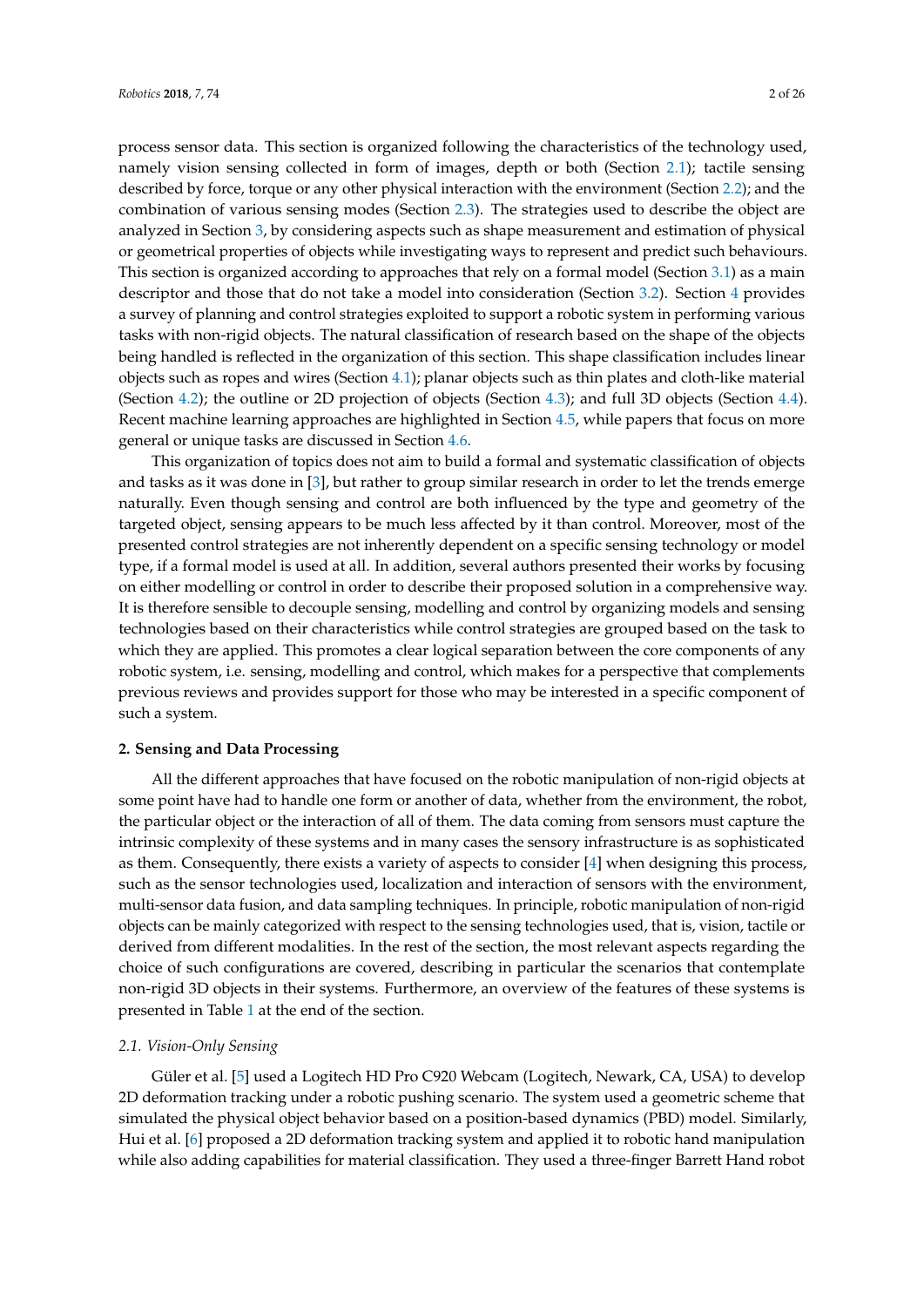and a Kinect sensor to acquire visual and depth data. However, depth data was only used in the segmentation process of their method.

On the other hand, Jordt et al. [\[7\]](#page-20-6) proposed a 3D deformation tracking system with capabilities of high spacial and temporal resolution. They used a vision setup that consists of a SR4000 Time-of-Flight (ToF) (Mesa Imaging, Zürich, Switzerland) camera with a CCD camera to acquire colour and depth data at high frame rate and a laser line scanner with two CCD cameras to acquire data at high resolution such that the system is constructed by combining both techniques. Later, in [\[8\]](#page-20-7), the vision setup was replaced by a single Kinect sensor and used in a deformation system similar to their previous work. However, neither was tested in a robotic scenario until Fugl et al. [\[9\]](#page-20-8) adopted the deformation tracking concept and included a physical model in their system. It also estimated the objects' material properties in which the reference values were taken by a PASCO PS-2189 force sensor and a 6 DoF (Degree-of-Freedom) UR5 Arm (Universal Robots, Odense, Denmark). Leizea et al. [\[10\]](#page-20-9) also proposed a 3D tracking method based on physical simulation focused on the manipulation of organs in surgery. The setup consisted of a 7 DoF Mitsubishi robot with an indenter attached to the gripper, a Kinect sensor that acquired colour and depth data and an MCR 301 rheometer (Anton Paar, Graz, Austria) that obtained the material properties of the objects after sampling each material. They combined both visual and material characterization to build the physical model. Additionally, the gripper was equipped with a Mini40 force/torque sensor, but it was only used to monitor the force exerted by the robot. Lin et al. [\[11\]](#page-20-10) presented a strategy to pick up non-rigid objects resting on a table with a robotic hand. The setup consisted of a Barrett Hand with no kind of tactile sensor installed and a 3D laser scanner from NextEngine. The latter is used to discretize the objects into a tetrahedral mesh using MeshLab software and the Computational Geometry Algorithm Library. Navarro-Alarcon et al. [\[12\]](#page-20-11) proposed a strategy to control the 3D shape of non-rigid objects by capturing visual features that quantify the deformation. The setup consisted of a 6 DoF Staubli robot and a 3 DoF surgical robot that hold the object while deforming it and a stereo vision system built with two CCD sensors. Similarly, in Alambeigi et al. [\[13\]](#page-20-12) a deformation control framework used a da Vinci Research Platform. For this setup, the robots consisted of two Patient Side Manipulators equipped with two EndoWrist ProGrasp Forceps (Intuitive surgical, Inc., California, USA) and one Endoscopic Camera Manipulator equipped with a stereo endoscope.

Pure vision systems for non-rigid 3D objects exhibit a tendency to incorporate some kind of 3D sensors in their systems. Until now, low cost Kinect-type sensors stand as the preferred technology for such applications. In particular, this solution is integrated mainly in situations where a robotic gripper produces a single-sided contact with objects. On the other hand, some works (e.g., [\[11](#page-20-10)[,12\]](#page-20-11)) incorporate custom 3D vision setups while using a two-finger gripper to perform the deformations.

## <span id="page-2-0"></span>*2.2. Tactile-Only Sensing*

Drimus et al. [\[14](#page-20-13)[,15\]](#page-21-0) introduced a tactile array sensor based on a piezoelectric rubber material. Although the main purpose of their work is the description of the sensor, an object classification system is also described which includes a mixture of rigid and non-rigid objects. The robotic setup consists of a Schunk PowerCube Robotic Arm with a Schunk PG70 parallel gripper, which was equipped with the sensor. Mira et al. [\[16\]](#page-21-1) proposed a grasping strategy by analyzing the tactile data acquired during the task. It was built upon two 7 DoF Mitsubishi manipulators. One robot was equipped with a Shadow five-finger hand with a Tekscan tactile sensor able to record pressure levels throughout an array distributed in the finger sections and the palm. On the other robot, a Kinect sensor was used to recognize the object at the beginning, but it was not used in the grasping strategy. The same configuration was used by Delgado et al. [\[17\]](#page-21-2) and updated in [\[18\]](#page-21-3) by replacing the previous robots with two Kuka LWR arms equipped with two Shadow hands. One robot kept the Teskcan sensor, whereas the Kinect sensor of the previous one was replaced with a Biomimetic Tactile sensor from SynTouch. This system is able to record pressure, vibrations and temperature along the contact points and was used to control the movement of the fingers in the hands. Zaidi et al. [\[19\]](#page-21-4) adopted the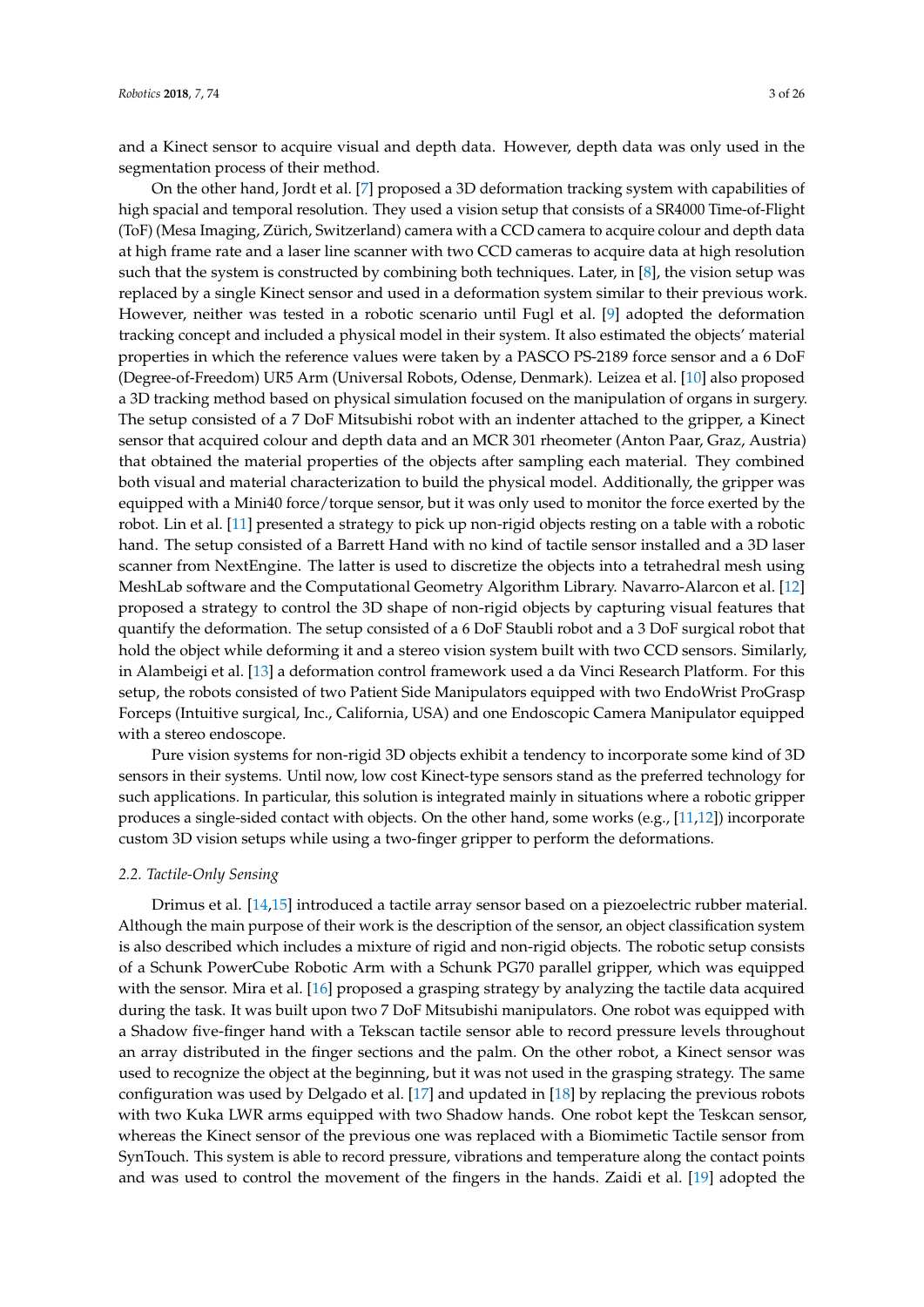same setup as [\[18\]](#page-21-3). However, they proposed another grasping approach by considering a physical model that used the information of the contact interaction between the object and the robotic hand. In contrast to other groups, pure tactile systems incorporate mainly multi-finger robotic grippers to analyze their performance. Compared to previous works, there is a tendency to include richer sensory system in terms of multiple contact capability, high sensitivity and spatial resolution (e.g., Biotac type sensors). A previous survey on tactile sensing with robotic hands [\[20\]](#page-21-5) also emphasizes the importance of high-resolution sensors in order to detect small variations in object's shape.

#### <span id="page-3-0"></span>*2.3. Multi-Modal Sensing*

Arriola-Rios and Wyatt [\[21\]](#page-21-6) integrated force and visual information to develop a multi-modal learning framework to monitor and predict deformations exerted by a robot in a single-point contact scenario. The set up consisted of a DAQ-FT-GAMA force sensor and a colour firewire camera that records perpendicularly to the scene. However, the system is able to capture 2D deformations only. Similarly, Cretu et al. [\[22\]](#page-21-7) introduced a platform capable of monitoring and predicting the behavior of the object in 2D but applied for robotic hand manipulation. They combined visual, force and position information collected in a setup initially introduced by Khalil et al. [\[23\]](#page-21-8) that consisted of a three-finger Barrett robotic hand combined with PPS RoboTouch tactile pads sensors and a point Grey Research Flea 2 firewire camera. The visual information was used in a contour tracking method and associated with the tactile data, which was pre-processed to transform from the binary representation to a pressure equivalent. It was done through a linear interpolation that was performed over the calibrated measurements, and then the pressure data was multiplied by the active area of the sensor pad to obtain the final reaction force.

Frank et al. [\[24\]](#page-21-9) presented a method to estimate elastic properties by simulating the deformation of the object, using visual and tactile information that was acquired from multiple views and combined. The setup consisted of a 7 DoF robot manipulator built with Schunk Powercube modules and equipped with a Schunk-FTCL-050 force/torque sensor integrated into the gripper through a wooden stick to minimize occlusions. In the same gripper was attached either a Bumblebee stereo or a PMD-[vision]-O3 ToF camera. The former was employed for textured objects and the latter for uniformly coloured objects since better depth results were obtained. Later, Frank et al. [\[25\]](#page-21-10) updated the vision system, replacing the stereo camera by a Kinect sensor. This time, the deformation models were learned by the robot and applied to a robotic navigation system. Petit et al. [\[26\]](#page-21-11) presented a deformation predictor based on a physical model for a situation in which a robot maintains a single-point contact with the object. The setup consisted of a Kuka LWR arm equipped with a force sensor in its gripper and a Asus Xtion 3D camera that recorded the data by moving the sensor around the object. They used the data to estimate the material parameters based on a former approach [\[27\]](#page-21-12) that derived internal elastic forces within the model which are linearly related to the stiffness matrix which contains Young's modulus and the Poisson ratio. Gil et al. [\[28\]](#page-21-13) adopted a similar framework as Delgado et al. [\[17\]](#page-21-2), which consisted of a Shadow robot hand equipped with a Tekscan tactile sensor on the fingertips and a Kinect camera with an eye-in-hand configuration. In this approach, however, visual data from the Kinect sensor are used to detect and track the deformation while the force measurement is used as a complement in the case that a grasp adjustment is needed. Caccamo et al. [\[29\]](#page-21-14) proposed a system for modeling deformation of elastic surfaces. The setup consisted of a PrimeSense RGB-D camera a Kinova Jaco24 robotic arm equipped with a 3 fingered Kinova KG-3 gripper that carried a 3D OptoForce force sensor.

The trend for visual setups introduced in Section [2.1](#page-1-1) tends to continue in a similar direction for multi-sensor systems. On the other hand, tactile sensing has not been integrated with the same emphasis on adding more complex setups as in Section [2.2.](#page-2-0) Overall, the integration of tactile data provides physical information which is either not considered or estimated somehow in its pure visual counterparts. Therefore, multi-modal systems intend to enrich their models with more diverse information about the environment.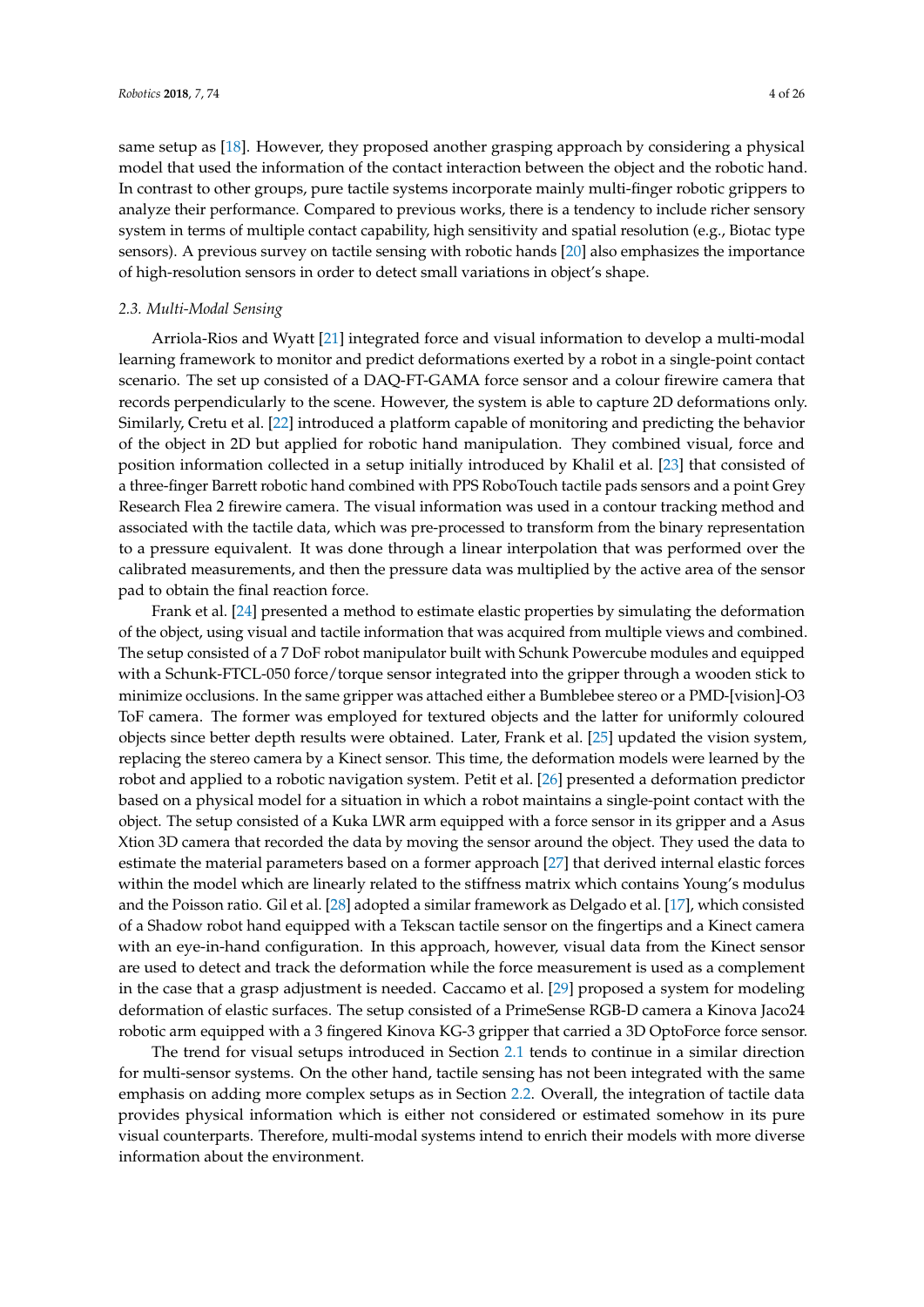<span id="page-4-2"></span>

|                             | Robot       |            |            |              | <b>Sensor Features</b> |               |       |          |                   |  |
|-----------------------------|-------------|------------|------------|--------------|------------------------|---------------|-------|----------|-------------------|--|
|                             |             |            | Gripper    |              |                        | <b>Vision</b> |       | Tactile  |                   |  |
|                             | Manipulator | One-Finger | Two-Finger | Multi-Finger | 2D                     | 3D            | Force | Pressure | <b>Biomimetic</b> |  |
| Fugl et al. [9]             |             |            |            |              |                        |               |       |          |                   |  |
| Frank et al. [25]           |             |            |            |              |                        |               |       |          |                   |  |
| Leizea et al. [10]          |             |            |            |              |                        |               |       |          |                   |  |
| Petit et al. [26]           |             |            |            |              |                        |               |       |          |                   |  |
| Lin et al. $[11]$           |             |            |            |              |                        |               |       |          |                   |  |
| Güler et al. [5]            |             |            |            |              |                        |               |       |          |                   |  |
| Caccamo et al. [29]         |             |            |            |              |                        |               |       |          |                   |  |
| Hui et al. $[6]$            |             |            |            |              |                        |               |       |          |                   |  |
| Cretu et al. [22]           |             |            |            |              |                        |               |       |          |                   |  |
| Arriola-Rios and Wyatt [21] |             |            |            |              |                        |               |       |          |                   |  |
| Drimus et al. [14]          |             |            |            |              |                        |               |       |          |                   |  |
| Mira et al. [16]            |             |            |            |              |                        |               |       |          |                   |  |
| Delgado et al. [18]         |             |            |            |              |                        |               |       |          |                   |  |
| Navarro-Alarcon et al. [12] |             |            |            |              |                        |               |       |          |                   |  |
| Alambeigi et al. [13]       |             |            |            |              |                        |               |       |          |                   |  |

**Table 1.** Characteristics of the surveyed sensing systems.

## <span id="page-4-0"></span>**3. Description of Non-Rigid Objects**

This section focuses on the strategies used to describe non-rigid objects in robotic manipulation scenarios and especially considering contributions made for 3D objects. Typically, the description of this kind of object is characterized by modelling its shape over time by combining the representation of the surface and its deformation. Contrarily, there are other scenarios in which a particular model is not considered and the information of the object acquired from the sensors is processed directly according to the particular application. Thus, the analyzed works are categorized according to whether or not they use a model to describe the objects, that is whether they are model-based or model-free. In addition, Table [2](#page-9-2) at the end of the section provides an overview of the most relevant features of the proposed strategies.

#### <span id="page-4-1"></span>*3.1. Model-Based Approaches*

According to a previous model categorization presented by Montagnat et al. [\[30\]](#page-21-15) and Salzmann and Fua [\[31\]](#page-21-16) but adapted to the application of robotic manipulation of non-rigid objects, the deformable modelling strategies used in the subsequent works can be categorized as follows: physical, geometric, learned and hybrid models.

#### <span id="page-4-3"></span>3.1.1. Physical Models

This type of methods includes approaches that explicitly represent the model by integrating in some manner Newton's law of motion. Initially, Fugl et al. [\[32\]](#page-21-17) proposed a 3D model to describe linear deformations based on the Navier–Cauchy equations and considering an elastic and isotropic material. The mechanical response was formulated from Hooke's law using the Navier–Cauchy equations. In addition, some boundary conditions were defined considering the case of robotic manipulation since the model is used for simulation only. A Finite Difference Method (FDM) is formulated for the Navier–Cauchy equations to be approximated with a discrete set of algebraic equations. Similarly, another model that describes linear deformations was presented by Fugl et al. [\[9\]](#page-20-8) based on a discretized Euler–Bernoulli model and also developed for an elastic and isotropic material. The physical model is able to compute the deformation curve as a function of Young's modulus, the mesh geometry and the gripper pose. Afterwards, a comparison between the deformed model and the input data is synthesized by an error function.

Frank et al. [\[25\]](#page-21-10) proposed a 3D model built on a previous work [\[24\]](#page-21-9) which consists in the estimation of the elasticity properties, described by Young's modulus and the Poisson ratio, considering an elastic and isotropic material. The data from the sensors are used to formalize a linear Finite-Element-Method (FEM) of the discretized tetrahedral mesh, which relates the external forces acting on the nodes of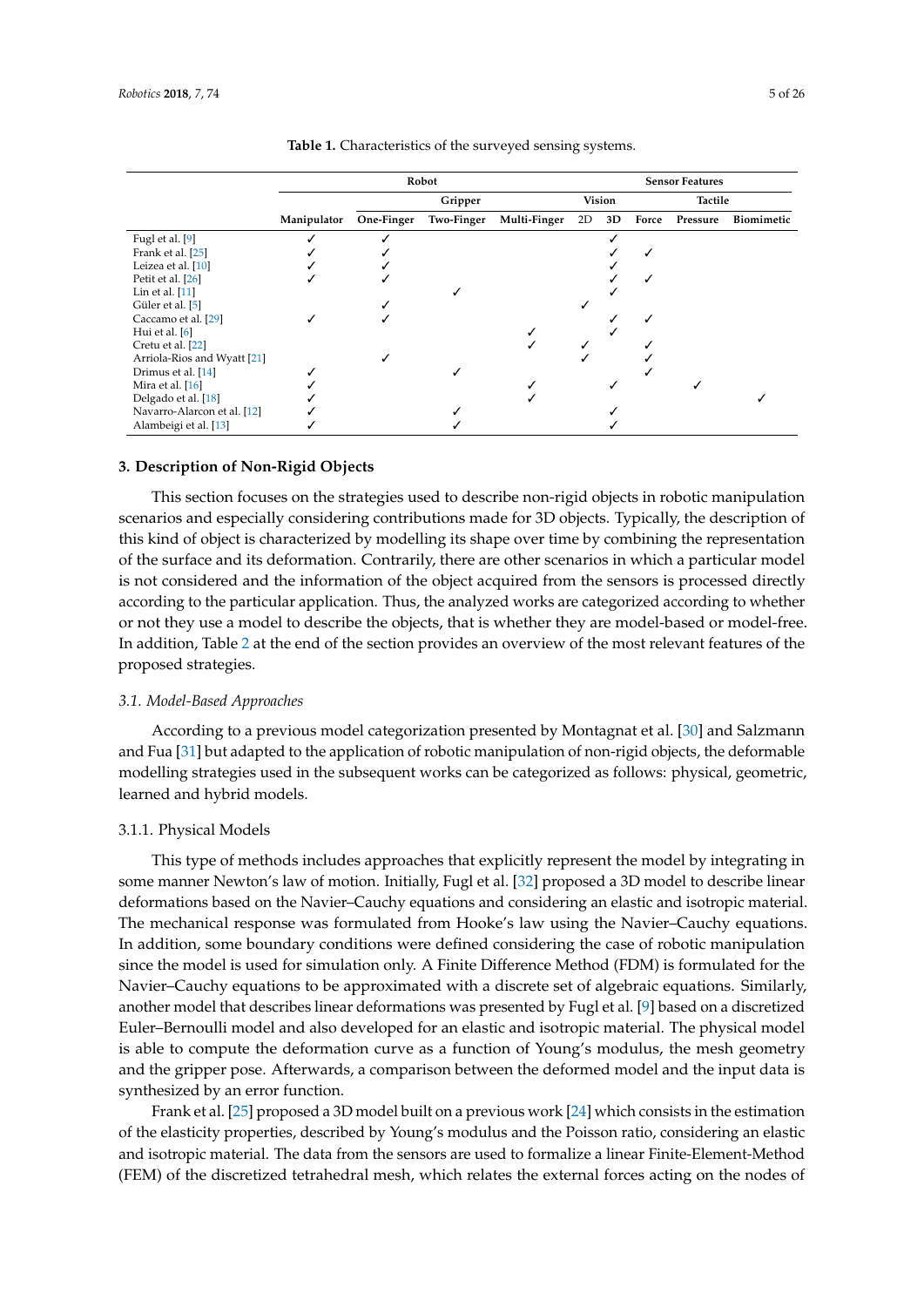the mesh and the consecutive displacement with the elasticity parameters via the Stiffness Matrix. The FEM is initialized with a given stiffness matrix and the problem is solved by comparing the observed and simulated displacement and minimizing their difference. The robotic surgery application of Leizea et al. [\[10\]](#page-20-9) used the acquired colour and depth information as the input to a non-linear FEM model to simulate the deformation behavior. As a preliminary step, the system needs to compute the density, Young's Modulus and Poisson ratio parameters of an elastic and isotropic material. Additionally, a set of key-points that relates the input data with a 3D mesh of tetrahedrons is also defined. Afterwards, the model is initialized as a Saint-Venant–Kirchhoff formulation within a FEM structure using a tetrahedral mesh that is updated in every frame to generate a new model shape. This is done by matching selected key-points with the input raw point cloud to find associations between them and discarding those key-points that present no deformations. Thus, the FEM simulation uses the previous association to displace the mesh until it represents the deformed state of the object. In a series of publications, Petit et al. [\[26](#page-21-11)[,27,](#page-21-12)[33\]](#page-21-18) developed the techniques to represent the deformation of elastic and isotropic material as a linear FEM model of a tetrahedral mesh. Firstly, a graph cut-based method was applied to segment the object from the undesired visual data, then a rigid Iterative Closest Point (ICP) algorithm was used to estimate a transformation from the point cloud to the mesh. Afterwards, a registration procedure is performed by computing external forces exerted by the point clouds with respect to the nodes of the mesh and associating them with the internal forces computed from the visual and force data, as described in Section [2.3.](#page-3-0) Thus, the estimation of the deformations consisted in solving a dynamic system of linear ordinary differential equations involving the internal and external forces. Lin et al. [\[11,](#page-20-10)[34\]](#page-22-0) presented a squeeze grasping approach in which the deformation is described by analyzing the displacements of the points in contact with the object. Based on a previous approach [\[35\]](#page-22-1) but adapted for a 3D representation, they formulated a linear FEM model of tetrahedral mesh for an elastic and isotropic object. Similarly, a set of external forces are applied to the nodes of the mesh displacing their location when deformation occurs, although the influence of gravity was also included by combining the proportional contribution of the mass of each tetrahedron.

On the other hand, the grasping strategy of Zaidi et al. [\[19\]](#page-21-4) considers known isotropic objects represented as a non-linear Mass–Spring model (MSM) in a tetrahedral mesh, in which lumped masses and non-linear springs are attached to the nodes and edges respectively, as described in [\[36\]](#page-22-2). The description of the global and contact areas of deformation are based on the tracking of the positions of the nodes by solving the dynamic equation of Newton's Second law.

In general, FEM-based models stand as the most popular class of physical models and provide a well-established methodology to formally describe deformations. This method has been developed in principle to deal with linear and planar objects, but it was also adapted to volumetric objects. However, it has only been explored for 1D or 2D linear elastic deformations, as opposed to MSM-based models as in [\[19\]](#page-21-4) that address non-linear deformations. Moreover, physical models have a dependency on the material parameters, which are often unknown or cannot be described easily in a more general setting, given the complex material structure of certain objects.

## <span id="page-5-0"></span>3.1.2. Geometric Models

This category includes approaches with the objective of representing the surface and its evolution over time as a geometrically motivated model, which means that physical information as described in Section [3.1.1](#page-4-3) is not included in the scheme. A parametric representation named Non-uniform rational basis spline (NURBS) was used by Jordt et al. [\[7\]](#page-20-6) to describe and store the object deformation surface. First, they extract a set of 2D KLT features in the low resolution image data to create a dense 2D deformation map that then is fitted into a 2D NURBS function. Afterwards, the 3D surface deformation function is created using the previous 2D NURBS, the depth data and a global pose descriptor forming a 3D NURBS. Finally, the deformation sequence is propagated to a high resolution mesh by mapping the vertex position in 3D to the corresponding NURBS coordinates. Afterwards, Jordt and Koch [\[8\]](#page-20-7) improved their model by removing the necessity to explicitly detect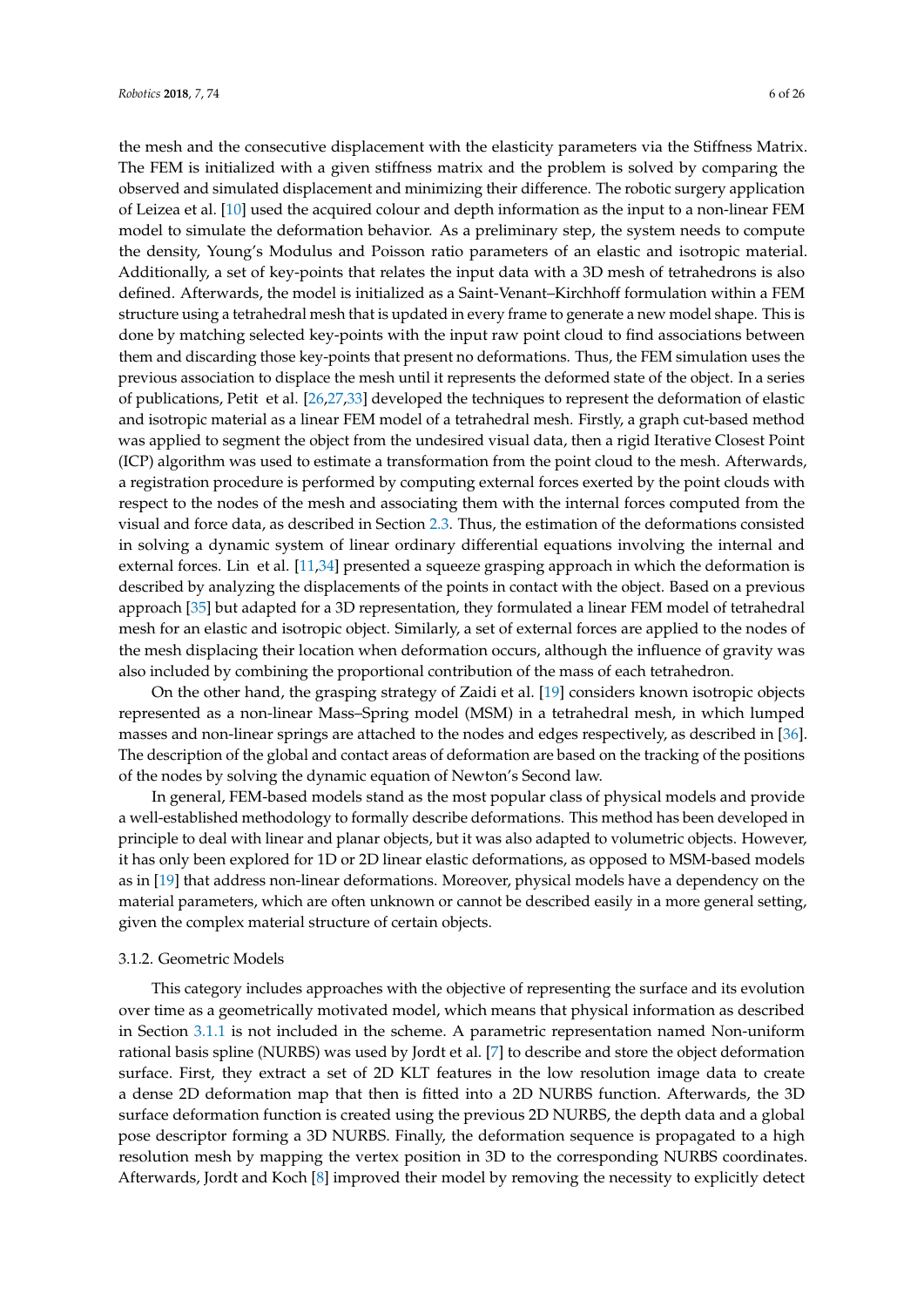tracking features. Instead, the algorithm defines a 3D mesh from the initial frame and registers it into a NURBS surface function, such that the mesh deformation is manipulated by the NURBS control points. Then, it is fitted to the current measurements by minimizing an error function between the mesh and the colour and depth data.

In order to improve the stability issues of physics-based models, Güler et al. 's [\[5\]](#page-20-4) system used a position-based dynamics model (PBD) to simulate the deformation. The model is a geometric simulation method called meshless shape matching, originally presented in [\[37\]](#page-22-3). The construction of the model required as input a set of particles with some initial configurations. However, there is no requirement of connectivity information between particles. An optical flow based algorithm is used to spread the set of particles across the object surface in image frames consecutively. In principle, the model is able to simulate several levels of deformation, however for this work only shear- and stretch-like deformations are considered, which is controlled by a Process in a simpler, generic robotic experimental setup, parameter named *β*. Afterwards, Caccamo et al. [\[29\]](#page-21-14) included a Gaussian Proccess Regression (GPR) to the PBD methodology in order to estimate the deformation of a elastic heterogeneous surface. Gil et al. 's [\[28\]](#page-21-13) grasping strategy used colour and depth data and geometric information to be able to model the shape deformation of a planar object. This method, originally described in [\[38\]](#page-22-4), consists in clustering the point clouds into subsets named patches, characterized by the size and number of points contained. Then, the curvature variations maps (CVM) between every points of a patch are estimated by analyzing the eigenvalues of the points in a neighborhood using Principal Component Analysis (PCA). Furthermore, a curvature histogram (HCN) is defined and represents the distribution of the curvature variation. It is used to detect singular points, which are those with maximum curvature values. Finally, by combining CVM and HCN, the system is able to detect deformations by finding the critical points in which occur the variations. As can be seen, tactile information was not part of the modelling process; instead, a tactile–vision algorithm is proposed for a grasp planner. Furthermore, the latter deformation descriptor was used in Mateo et al. [\[39\]](#page-22-5) as a part of their proposed surface supervision method that includes volumetric object representation. Additionally, the curvature surface approach was formalized as "Curvatures Skeletons" and described in detail in [\[40\]](#page-22-6).

Alternatively, Hui et al. [\[6](#page-20-5)[,41\]](#page-22-7) used an implicit geometric representation named fast level set for tracking the deformable surface. Initially, the object was segmented from the raw colour and depth data by applying RANSAC and k-d tree search algorithms to remove the undesired surfaces. The segmented mesh was latter transformed into the YUV colour space and mapped in a log-polar domain. Thus, the proposed fast level set method was applied into the map mesh for detecting and tracking the contour over time. This method collected 3D data, however, the depth information was only used for the segmentation process since the modelling approach was developed in 2D image data.

The main advantage of geometric models is their ability to express a complete deformation while tracking the object's shape. Thus, in principle, the requirement of physical models to know the material properties in advance can be avoided. Overall, there is no clearly dominant methodology used for geometrical models, which mainly address 2D deformations. Moreover, techniques such as 3D NURBS [\[7](#page-20-6)[,8\]](#page-20-7) and surface curvatures [\[28](#page-21-13)[,40\]](#page-22-6) appear as the first attempts to describe 3D deformations.

#### <span id="page-6-0"></span>3.1.3. Learned Models

The complexity to represent non-linear effects, added to the need to estimate unknown parameters, inspired the community to propose several methods that use the available information as training data to infer the object shape. In that sense, the deformation monitoring proposed by Cretu et al. [\[22\]](#page-21-7) introduced a segmentation phase that consists in training a growing neural gas network to cluster regions of an image based on colour and space information given as hue -saturation-value (HSV) components and coordinates of pixels, respectively. The output of the network represents the object of interest and background. Thus, the object is filtered to obtain its contour using the Sobel edge detector. Afterwards, a new neural gas network is applied to reduce the number of points in the contour with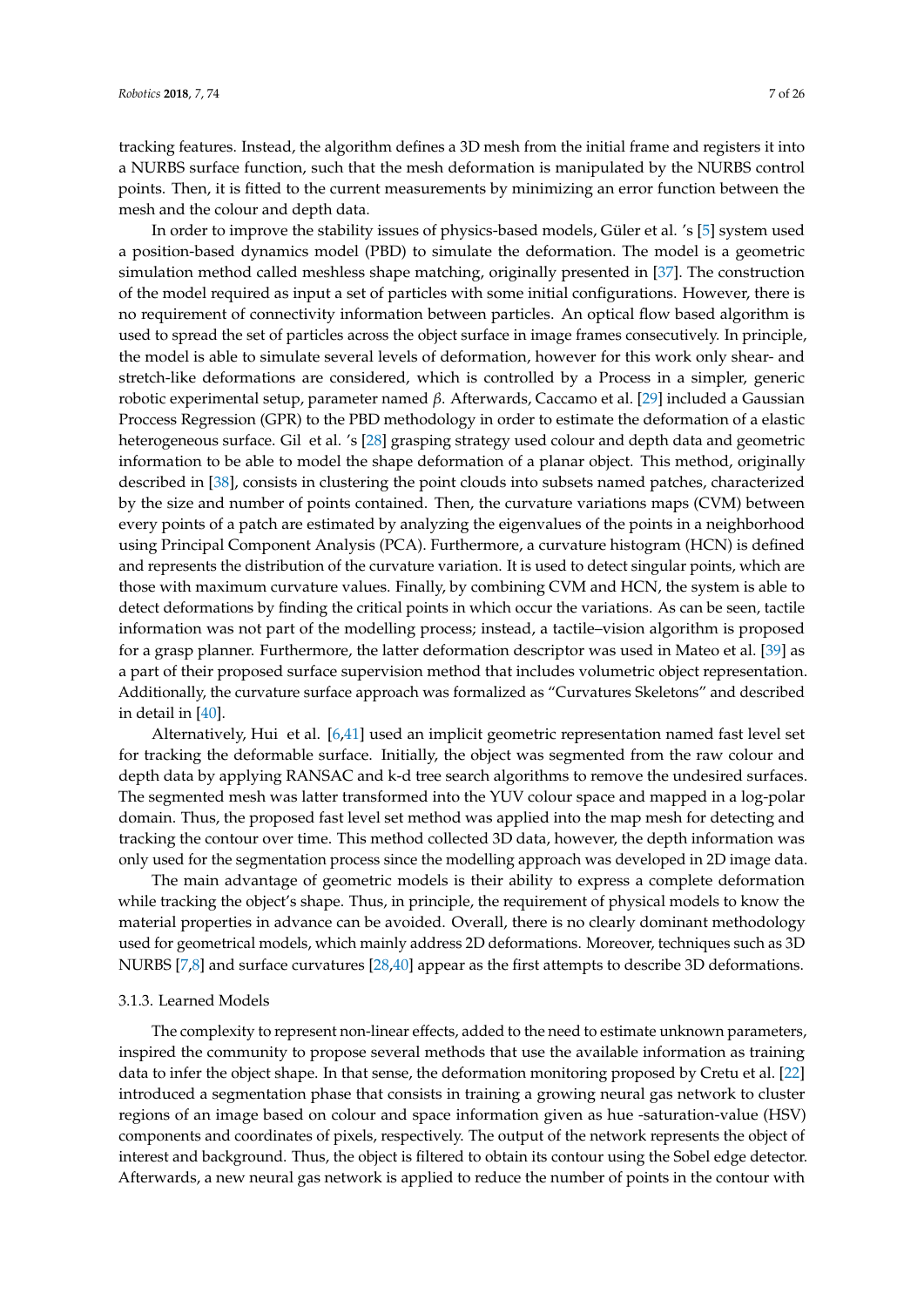the intention of preserving more details where local deformations occur. The reduced points are later used in another neural gas network trained to track the contour over the image sequences. Finally, force and position measurements of the robotic hand are associated with the tracked contour by means of a feedforward neural network that is trained to predict the behavior of the objects when being manipulated.

Lately, Tawbe and Cretu [\[42,](#page-22-8)[43\]](#page-22-9) extended the previous approach to manage 3D deformations. Similarly, 3D data were segmented to obtain a mesh that represents the object of interest, which was done by implementing a RANSAC algorithm to identify flat surfaces (e.g., table and walls) and eventually remove them from the point cloud. In addition, the data that were not captured by the sensor due to occlusion with the robotic tool was filled by using a mesh processing software. Furthermore, the remaining meshes were selectively reduced by using in this case a variation of the QSlim algorithm with aims to simplify the points that are not in the neighborhood where the interaction occurs. Afterwards, the new mesh is clustered according to the distance with respect to the original mesh, then a stratified sampling technique is employed to only retain a subset of data. Similar to the previous approach although adapted to manage 3D point clouds, the data are fitted in a neural gas network. Finally, a series of feedfordward neural networks are trained per each cluster of the object mesh in order to obtain a relationship between the force data and the position of the neural gas nodes over each cluster.

In Arriola-Rios and Wyatt [\[21\]](#page-21-6), they combined two learned models in sequence in order to predict the object's shape and reaction forces. Firstly, a visual tracking system is applied to provide the data to train the models. They proposed a tracking algorithm named "linear snake". It represents the contour as a polygon in which the vertices act as control points adjusted following the deformation. This information is used for the shape predictor (SP) to initialize the mesh of a mass-spring model (MSM), based on a modified version of the model proposed by [\[44\]](#page-22-10) that considers elastic and plastic deformations. Nevertheless, the focus of this work is to automatically calibrate the MSM model. Thus, an evolutionary algorithm is used to search for the parameter space of the model. Similarly, to train the force predictor (FP), the position and forces from the sensory information is used to obtain a stress–strain diagram, which is approximated by implementing a regression model. The system is able to predict the object behaviour in multiple steps and also classify the material in case a new one is added. However, the system is restricted to model 2D deformations only, although the authors discussed the inclusion of a 3D model as future work.

Cherubini et al. [\[45\]](#page-22-11) proposed a representation framework for the manipulation of a malleable plastic object. In this work, the authors initially defined a set of "actions" (i.e., pushing, tapping and incising), such that each action affects only a subset of the system state. The current state of the object is defined through a function that depends on the previous state and on the external action applied. Thus, the problem is reduced to the minimization of the error between the actual and desired state. However, since no formal description for the state function is provided, a multi-layer perceptron neural network is used to learn this mapping by using image data of humans performing the task.

## 3.1.4. Hybrid Models

This category is defined in order to include the approaches that combine in their system several of the previous modelling methods to work in a unified fashion. Bodenhagen et al. [\[46\]](#page-22-12) presented a system for robotic grasping and manipulation of flexible objects in applications such as peg-in-hole and laying-down. They combined several of the methodologies developed in their previous works. For instance, the deformation tracking relies on the NURBS surface approach [\[7,](#page-20-6)[8\]](#page-20-7) introduced in Section [3.1.2](#page-5-0) while simultaneously searching for the material parameter Young's modulus by assuming an homogeneous object. Moreover, a physical model and deformation prediction are built based on the approach of [\[9\]](#page-20-8) presented in Section [3.1.1.](#page-4-3) Nevertheless, they included a non-linear beam model applied for larger deformations, which linear beam models are not sufficient to capture. A learning phase based on Kernel Density Estimation (KDE) method is also considered, which involved the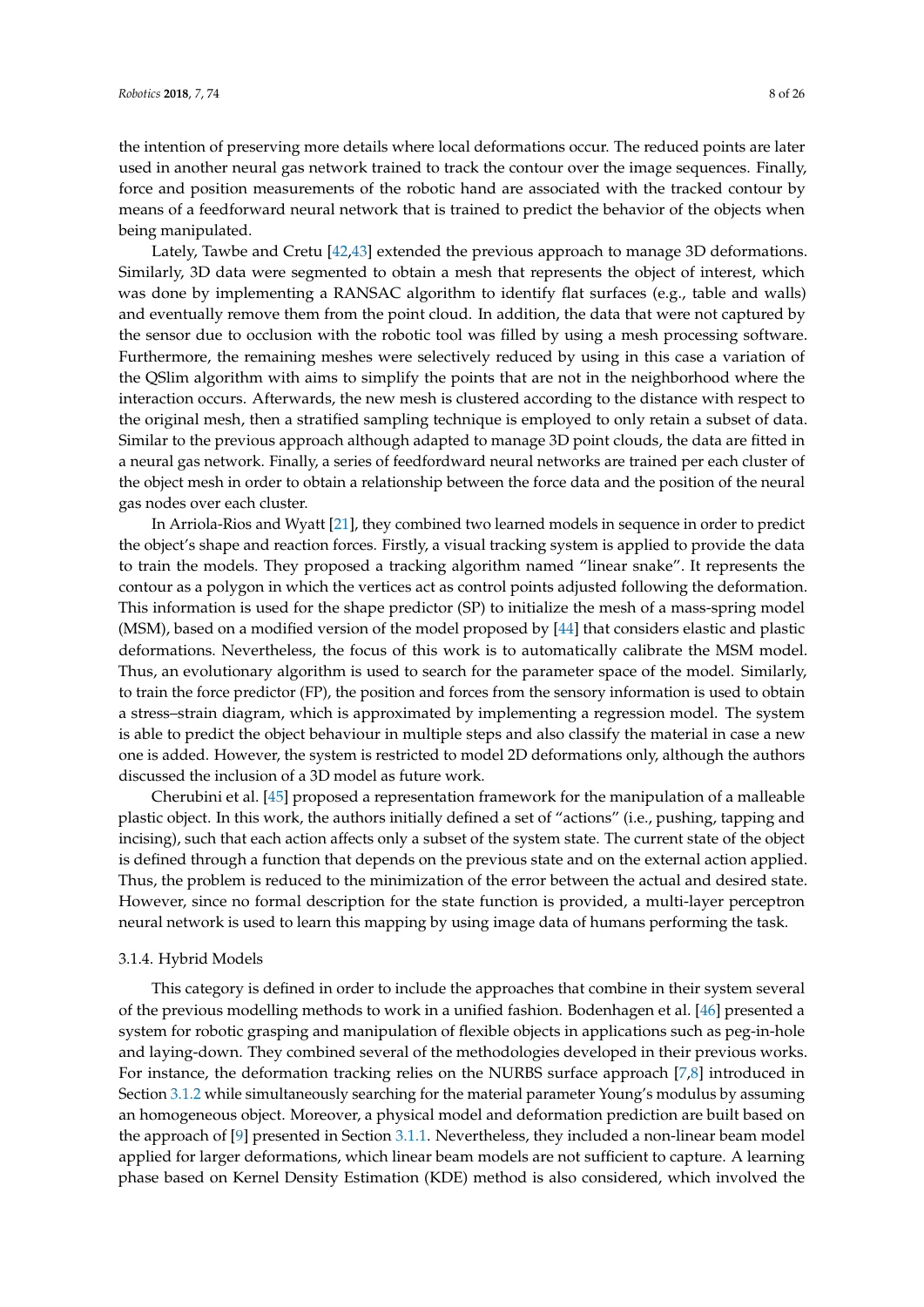identification of the most suitable manipulation actions and the current state of the object accordingly. Güler et al. [\[47\]](#page-22-13) updated their previous approach [\[5\]](#page-20-4) presented in Section [3.1.2](#page-5-0) to include a FEM model that generated ground truth data of various deformation parameters. The robustness of the system was improved by adding quadratic deformation (i.e., twist and bend). Similarly, volume conservation deformability was also included together with a new control parameter *θ*, which is estimated by matching the PBD and the FEM deformation model. The latter is built upon Young's modulus and the Poisson ratio for a linear elastic and isotropic material. The experiments show that, by adding this new control parameter, it is possible to relate with the elasticity parameter of the FEM model.

## <span id="page-8-0"></span>*3.2. Model-Free Approaches*

This category considers approaches that do not require a particular model in their systems. Instead, they use methodologies that perform online estimation of the deformation. For instance, Mira et al. [\[16\]](#page-21-1) and Delgado et al. [\[17\]](#page-21-2) presented a strategy to grasp flexible objects by using a task-dependent approach. Instead of using a strategy to model the deformations, their problem relied on an object identification system. Several parameters of the object such as shape, dimension, position and orientation are extracted visually, and then used to search for the best fit in a database. The saved information is later used in a grasp planning algorithm. Navarro-Alarcon et al. [\[12\]](#page-20-11) did not consider any explicit model for their strategy to control the deformation of non-rigid objects. Instead, they developed an algorithm that estimates a vector of "deformation" parameters. These are basically a set of features points defined to characterize the deformation locally by combining information of position and shape. These features are computed using image processing techniques and located over the surface of the object. Nevertheless, these features do not provide enough information to consider multidimensional deformation such as stretching, bending and so on. The system allows monitoring and controlling single-point deformations only. Delgado et al. [\[18\]](#page-21-3) proposed a controller for local deformations similar to the goal of Navarro-Alarcon et al. [\[12\]](#page-20-11). However, the system is based on a set of "images" obtained from tactile data of different kind of sensors. A unique tactile image is created for each finger of the robotic hand in such a way that a virtual map is created with the pressure levels that the fingers can read on each contact point. In this work, instead of using the tactile images to detect features that describe the shape, they are used to obtain position and force data at the contact points. This information is used directly to control the configuration of the fingers. Recently, Alambeigi et al. [\[13\]](#page-20-12) proposed another deformation control framework capable of handling heterogeneous 3D non-rigid objects. Similar to previous works, a set of features points are defined in an image, for which a non-linear function maps the feature points from the image to the world space. This function is estimated by iteratively solving a system of non-linear equations by means of Broyden's method and is necessary to define the optimization problem. This optimization allows controlling the features points in the world with respect to the desired points in the image. Results exhibit that the proposed system is also able to handle disturbances during the task (e.g., incisions).

Model-free systems share multiple characteristics with learned models presented in Section [3.1.3.](#page-6-0) The main difference is seen in the adoption of machine learning models to learn the mapping function instead of directly deriving it by using some kind of mathematical description. Overall, these systems provide a framework that is scalable and generalizes well to more complex non-rigid objects. Despite this, they are still in an early stage and only simple applications have been integrated.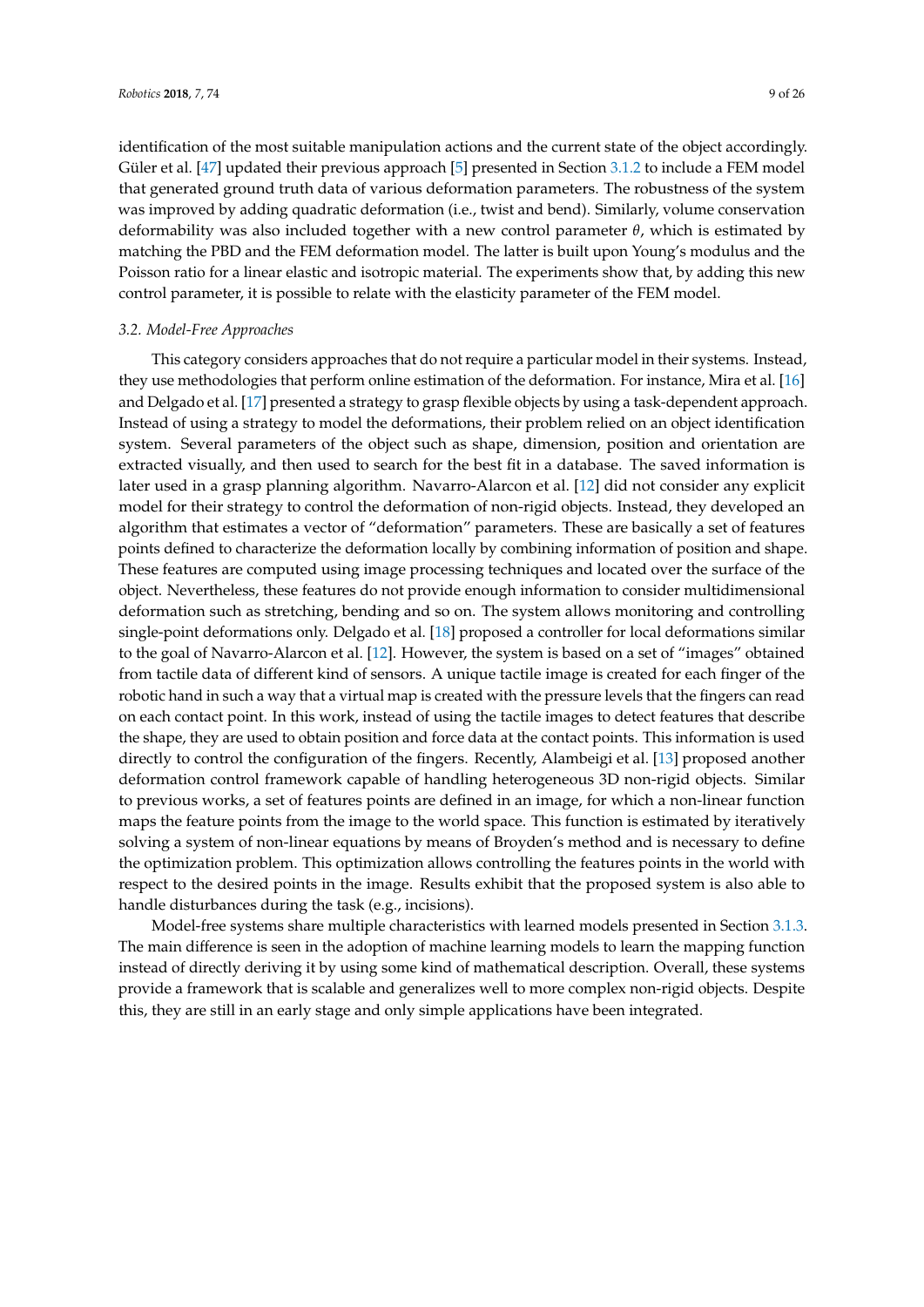<span id="page-9-2"></span>

|                             | Object |            |              | Descriptor     |           |    |            |            |             |         |                 |
|-----------------------------|--------|------------|--------------|----------------|-----------|----|------------|------------|-------------|---------|-----------------|
|                             | Type   |            | Interaction  |                | Dimension |    | Complexity |            | Deformation |         |                 |
|                             | Planar | Volumetric | Single-Point | Multiple-Point | 2D        | 3D | Linear     | Non-Linear | Elastic     | Plastic | All-Purpose $1$ |
| Fugl et al. [9]             |        |            |              |                |           |    |            |            |             |         |                 |
| Frank et al. [25]           |        |            |              |                |           |    |            |            |             |         |                 |
| Leizea et al. [10]          |        |            |              |                |           |    |            |            |             |         |                 |
| Petit et al. [26]           |        |            |              |                |           |    |            |            |             |         |                 |
| Lin et al. $[11]$           |        |            |              |                |           |    |            |            |             |         |                 |
| Jia et al. $[35]$           |        |            |              |                |           |    |            |            |             |         |                 |
| Zaidi et al. [19]           |        |            |              |                |           |    |            |            |             |         |                 |
| Güler et al. [5]            |        |            |              |                |           |    |            |            |             |         |                 |
| Gil et al. [28]             |        |            |              |                |           |    |            |            |             |         |                 |
| Mateo et al. [39]           |        |            |              |                |           |    |            |            |             |         |                 |
| Hui et al. $[6]$            |        |            |              |                |           |    |            |            |             |         |                 |
| Cretu et al. [22]           |        |            |              |                |           |    |            |            |             |         |                 |
| Tawbe and Cretu [43]        |        |            |              |                |           |    |            |            |             |         |                 |
| Arriola-Rios and Wyatt [21] |        |            |              |                |           |    |            |            |             |         |                 |
| Cherubini et al. [45]       |        |            |              |                |           |    |            |            |             |         |                 |
| Bodenhagen et al. [46]      |        |            |              |                |           |    |            |            |             |         |                 |
| Güler et al. [47]           |        |            |              |                |           |    |            |            |             |         |                 |
| Mira et al. [16]            |        |            |              |                |           |    |            |            |             |         |                 |
| Delgado et al. [18]         |        |            |              |                |           |    |            |            |             |         |                 |
| Navarro-Alarcon et al. [12] |        |            |              |                |           |    |            |            |             |         |                 |
| Alambeigi et al. [13]       |        |            |              |                |           |    |            |            |             |         |                 |

**Table 2.** Characteristics of the surveyed object description strategies.

<sup>1</sup> approaches that generalize the type of deformation.

## <span id="page-9-0"></span>**4. Control of Robotic Manipulation for Non-Rigid Objects**

Many control strategies have also been proposed for the safe and efficient handling of non-rigid objects. This part of the survey aims to provide a high-level overview of the different techniques and concepts used to accomplish this task in recent works. As such, there is a focus on the selection and planning of the manipulation task and trajectory rather than on the low-level control and driving of the actuators. Most of this section is organized in terms of the type of object being manipulated. Section [4.1](#page-9-1) describes the handling of linear objects such as ropes, wires, cables, and flexible beams, in terms of both tying knots and routing, shaping and otherwise moving them. Section [4.2](#page-10-0) groups the research that works with planar objects such as metal and plastic sheets, as well as all cloth-like materials. The tasks discussed in this section include sorting and folding laundry, assisted dressing, and cancelling unwanted deformations in an industrial setting. Section [4.3](#page-13-0) presents research that is concerned with shaping the outline, or 2D projection of non-rigid objects. The shaping and handling of 3D objects is discussed in Section [4.4.](#page-14-0) Recent machine learning approaches are grouped in Section [4.5](#page-15-0) and papers that work with more general problems or that can hardly be described by the previous categories are discussed in Section [4.6.](#page-16-0) A summary of the surveyed control strategies can be found in Table [3](#page-18-0) at the end of the section.

### <span id="page-9-1"></span>*4.1. Linear Objects*

Many automation tasks are concerned with the handling of linear non-rigid objects, such as the knotting and routing of ropes and cables. Research exploring the tying of knots includes the work of Wakamatsu et al. [\[48\]](#page-22-14), who studied the knotting and unknotting of rope with a topological description of the object's state as a set of oriented crossings. They define four basic manipulation operations to perform state transitions and use them to derive a high level plan to take the object from its current state to an arbitrary target state. From this plan, they computed a sequence of approximate grasp points and directions of motion to perform the knotting/unknotting operation with a single manipulator. They also established a planning method to determine which parts of the rope should be pulled in order to tighten a knot. Saha and Isto [\[49\]](#page-22-15) built upon a similar topological description and added the possibility of crossings of the rope with a rigid object, e.g., a beam, box or other support. Their planner makes use of optional "sliding supports" (knitting needles) to hold parts of the unfinished knot in place during manipulation. The resulting system uses two collaborating manipulators to tie self knots and knots around static objects. Bell [\[50\]](#page-22-16) developed a system to tie knots without any sensing, by using static fixtures and a system of tracks to handle stiff linear objects such as steel wire. More recently,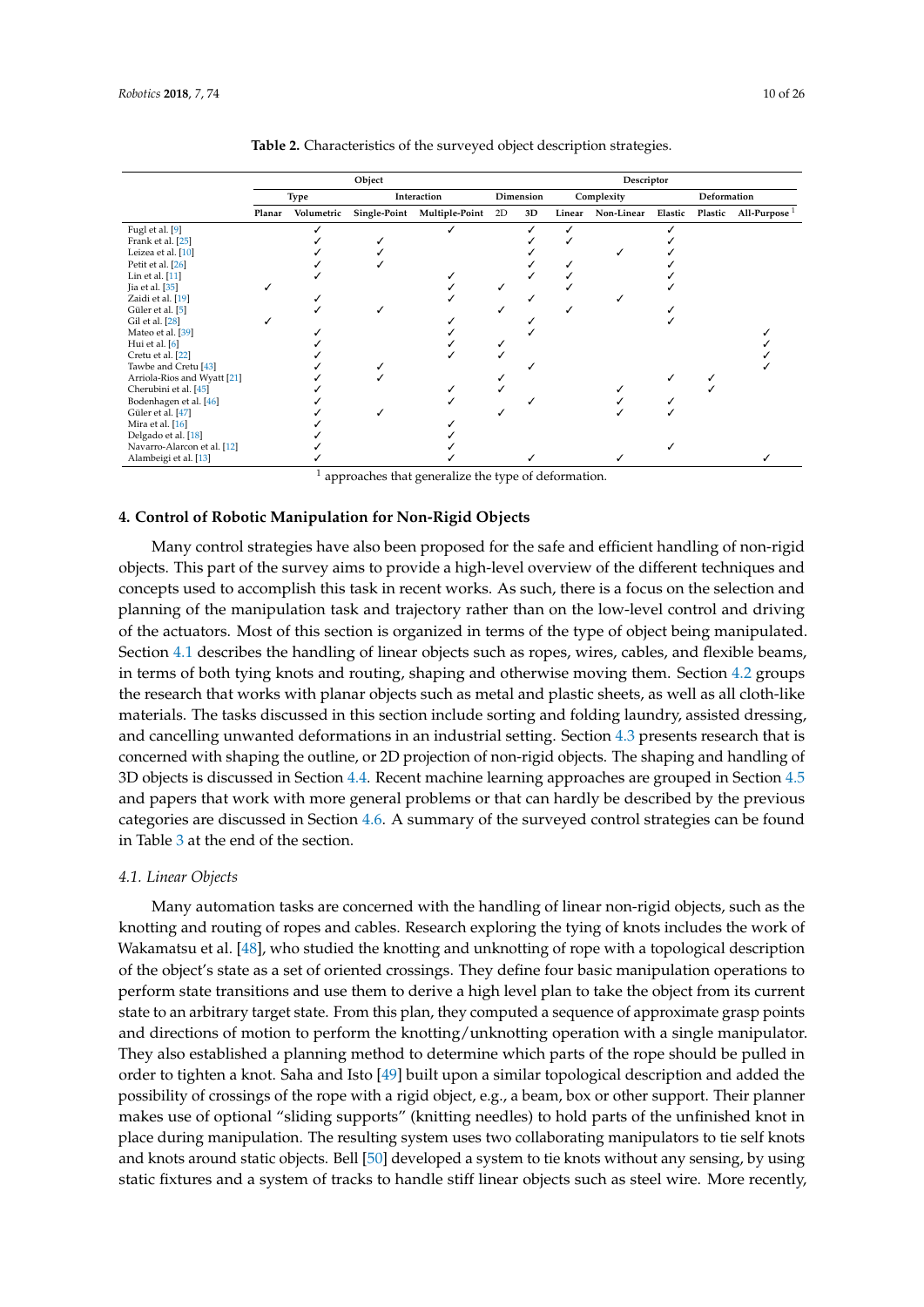Wang [\[51\]](#page-22-17) explored multiple techniques to tie knots with minimal sensing. These techniques revolve around the use of automatically-designed mechanical fixtures and a local string control strategy using vector fields. They also studied the different constraints required to tie a knot with this system, such as the required number of contact points and regrasp operations.

Works on routing and shaping linear objects include Moll and Kavraki [\[52\]](#page-22-18), who developed a path planning algorithm for shaping flexible wires with robotic grippers holding both endpoints. They defined that the wire is in a "stable" state when its shape matches a minimal energy curve, and restricted the planner to such stable states. This reduces the size of the state space and ensures that the strain on the wire is minimal throughout the manipulation process. It is then possible to explore the entire space of collision-free states in order to bring the wire to a desired configuration. Tavasoli et al. [\[53\]](#page-22-19) studied the case of two planar robots cooperatively handling a flexible beam. With the goal of suppressing the unwanted vibrations of the beam, they built upon the observation that the positioning and vibration happen in two different time scales. They decoupled the system into "slow" and "fast" subsystems. The slow system behaves as a fully rigid system and is used for the positioning task while the fast system is only concerned with the vibration of the object. The resulting composite controller is able to perform the position tracking task while suppressing the unwanted vibrations of the beam. Ding et al. [\[54\]](#page-22-20) also considered a technique for suppressing unwanted vibrations during the manipulation of a flexible beam. Their approach is to decompose the system into actuated and underactuated parts, and use a position-based control strategy with sliding mode control to quickly dampen the vibrations. Shah and Shah [\[55\]](#page-22-21) considered the task of attaching heavy cable bundles with fragile interconnections to an aircraft fuselage. The fragility of the interlinks adds severe constraints to the manipulation and anchoring tasks. Their simulation-based planner incorporates gravity in the computation of the cable shape, and carefully selects a sequence of grasping and anchoring points to ensure that the interlinks are not damaged in the assembly process.

Overall, recent works on knotting involve complex operations with the added challenges of having an arbitrary initial state [\[48\]](#page-22-14), interactions with other objects [\[49\]](#page-22-15), or limited sensing [\[50,](#page-22-16)[51\]](#page-22-17). Similarly, works on routing cables add the constraint of minimizing strain on the cable or specific parts of it [\[52,](#page-22-18)[55\]](#page-22-21), while moving a flexible beam requires cancelling its vibrations in an optimal manner. These added constraints on the performed tasks and the small number of recent works indicate that the shaping and handling of linear non-rigid objects is already a topic that is quite well known, and that researchers are moving to more complex manipulation tasks.

## <span id="page-10-0"></span>*4.2. Planar Objects*

Most of the research effort in handling non-rigid objects is currently concerned with planar objects, i.e., objects that may be modelled as a bidimensional mesh. This includes fabrics and leather, as well as sheetmetal and other thin sheets of flexible material. These materials are often considered to have negligible stretchability, and the deformation is therefore normal to the plane of the resting object.

An everyday application of the automated handling of cloth is folding laundry. Bell [\[50\]](#page-22-16) derived the number of grasp points necessary to immobilize a polygonal cloth and showed that this number could be greatly reduced by simple manipulations that make use of gravity. They used these findings to develop a system to fold a T-shirt with a fixed rod and a manipulator with few degrees of freedom. Maitin-Shepard et al. [\[56\]](#page-23-0) used a vision-based geometrical approach to detect and grasp the corners of a towel and fold it with a series of regrasps. Cusumano-Towner et al. [\[57\]](#page-23-1) furthered this approach by using a Hidden Markov Model to recognize the behaviour of the cloth and detect its type during an initial "disambiguation" manipulation phase, which enables them to bring various articles into a configuration that is suitable for future operations such as folding. Bersch et al. [\[58\]](#page-23-2) presented a system to find possible grasps on a crumpled shirt and evaluate their chances of success with machine learning. While using folds detected through 2D and 3D vision data, this heuristic strategy fits a simplified gripper model around the point cloud of the desired grasp point to compute the valid gripper poses for holding the shirt. A function learned automatically with a support vector machine is then used to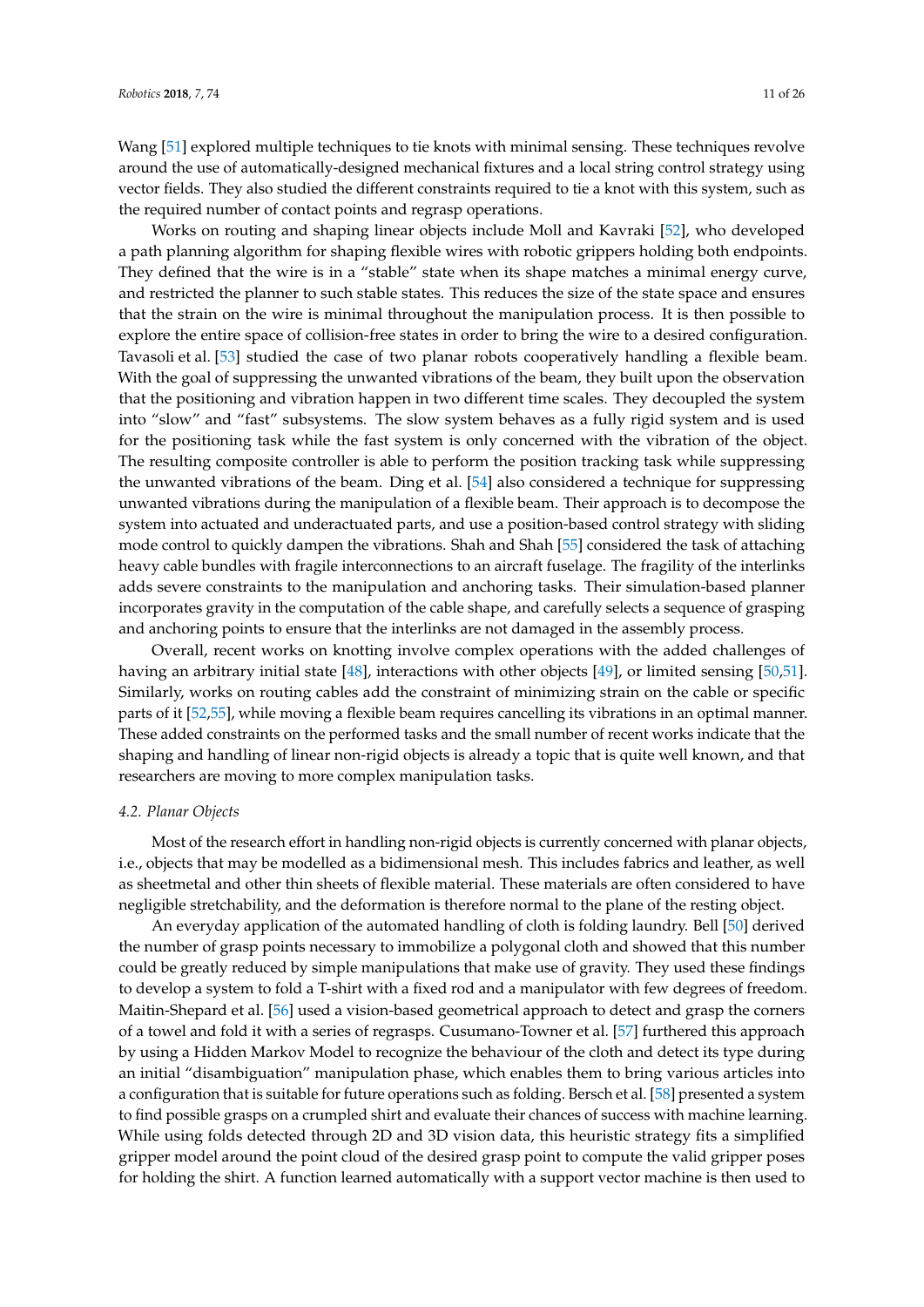evaluate the quality of the potential grasp point and gripper pose based on geometrical features that enhance the success rate. Their system then iteratively moves its grasp points towards the shoulders of the shirt before executing an open-loop folding routine. Miller et al. [\[59\]](#page-23-3) presented a motion planning algorithm to perform a user-defined sequence of folds on a cloth laying on a table. Their approach greatly reduces the complexity of the problem by dividing the cloth into two quasi-static polygons: one that lays flat on the table and one that is suspended by the grippers. Willimon [\[60\]](#page-23-4) also considered the problem of flattening a crumpled or folded piece of laundry. Their system is able to grab an item from a pile of laundry, classify it using RGBD data and active manipulation, and unfold it before moving on to the next item. Li et al. [\[61\]](#page-23-5) used a simulation-based approach to find the optimal end effector trajectory during a single folding motion. Given the start and end positions of the manipulator, an offline simulation explores possible trajectories in order to minimize the error between the result and the user-defined "folded" state. This optimal trajectory avoids errors such as dragging the cloth (if the path is too low) or lifting and piling it up (path is too high). The learned trajectory can then be generalized to garments of similar shapes.

In a series of papers which are summarized in [\[62\]](#page-23-6), Doumanoglou et al. developed a complete system to fold a pile of crumpled clothes with a dual-armed robot. The first step of their pipeline, picking up a single garment from the pile, is done by using a depth camera to detect folds in the pile, which are "the most suitable grasping points even for humans". One of the grippers is then moved to grasp the fold that is the highest in the pile. In the second step, unfolding re-grasps, the pose of the object is defined by the relationship between the current grasp points and the manually selected grasp points which will cause the cloth to unfold due to gravity. This representation allows the grippers to be moved towards the optimal grasps easily. Once the garment is laid on the table, an intermediary step is necessary to completely flatten it. Here, a small brush is used by one of the arms to push the detected folds towards the exterior while the other arm holds the cloth in place. Finally, the folding procedure is performed by matching the detected cloth polygon with a predefined triangular folding move (g-fold).

Sannapaneni et al. [\[63\]](#page-23-7) developed an algorithm for learning a folding sequence from the visual detection of special markers attached to key points of the cloth during a demonstration. The learned sequence is then generalized to handle different sizes of clothes which have the same shape as in the demonstration. Yang et al. [\[64\]](#page-23-8) preferred to use a deep learning approach with teleoperation training. The learned model is combined with the robot's sensor data at runtime to generate the folding plan. This combined approach increases the robustness of the system and allows the robot to complete or restart the task when disturbed by an external event. Jia et al. [\[65\]](#page-23-9) used a "visual feedback dictionary" to map visual features of the cloth material to velocities of the end effector. Combined with their representation of features as "histograms of oriented wrinkles" with high and low-frequency components, this allowed them to complete complex manipulations with little training data.

Some recent work has also tackled the task of assisted dressing, where a person with limited mobility would be helped by a robotic assistant in the everyday task of dressing up. The system of Yamazaki et al. [\[66\]](#page-23-10) helps a sitting person put on a pair of pants. They used the optical flow to estimate the state of the clothing and developed a path planning algorithm that adapts to the length, size and position of the person's legs. Moreover, the system is able to recover from failures, such as the bottom of the pants getting stuck on a toe, by attempting to revert to the previous state. Gao et al. [\[67\]](#page-23-11) used an online iterative optimization algorithm to find a person's preferred dressing path for putting on a sleeveless vest. The general human pose and movement space is recognized through vision sensors, while force control is used for local optimization. The initially configured dressing path is therefore iteratively driven towards the path of least resistance, which is considered to be the person's preferred dressing path. Zhang et al. [\[68\]](#page-23-12) used a hierarchical task structure in which the path planning task is subordinated to the task of minimizing the interference on the user's movements. This system is therefore able to help someone put on a top while taking into account their movements as well as their previously estimated range of motion. The interference minimization is accomplished mostly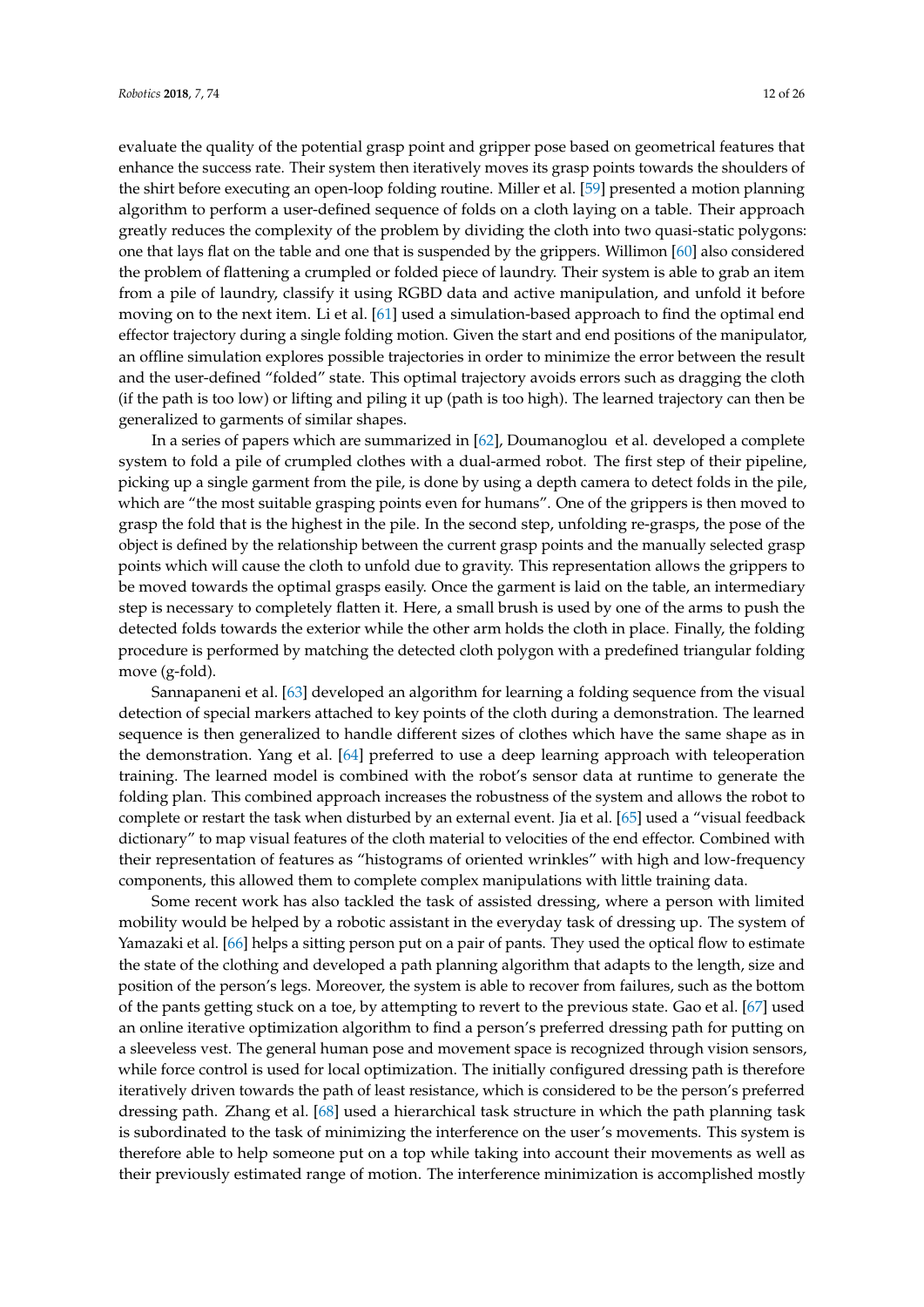through force sensing as the occlusions from the robot and clothing prevent accurate real-time visual pose estimation.

In an industrial setting, Flixeder et al. focused on the task of layering sheets of cloth-like material over a rigid shape, as it is a common problem for tasks such as fiberglass reinforcement and shaping leather. In [\[69\]](#page-23-13), they experimented with multi-arm manipulation and tested various control strategies for position, force-impedance, and parallel position and force control. In [\[70\]](#page-23-14), they proposed a mechatronic design as well as control and planning strategies for accurate lay up of flexible strips on a complex mold. The work of Li et al. [\[71,](#page-23-15)[72\]](#page-23-16) is focused on cancelling the unwanted deformation of a flexible PCB prior to soldering it. This is done with adaptive region control that allows an assistive arm to control the deformation from any point in the desired region. Significant effort is also devoted to ensuring that the deformation is stabilized before the soldering is performed, while completing the task in as little time as possible. Another approach to cancel unwanted deformations in large plates of sheetmetal or plastic was explored by Park et al. [\[73\]](#page-23-17), who embedded a "smart damper" in the gripper. As the end effector cancels most of the deformation, the rest of the manipulator arm can be controlled as if the object was fully rigid.

Some research work attempted to solve more general problems related to the handling of non-rigid sheets rather than focusing on a specific task. Zacharia et al. [\[74\]](#page-23-18) proposed a model-free approach to handling flexible sheets laying on a table by augmenting fuzzy logic with genetic algorithms for visual servoing. Shibata et al. [\[75\]](#page-23-19) used simultaneous control of the displacement and deformation of a piece of cloth to perform the "wiping motion", one of the motion primitives used by humans when handling fabrics. Kinio and Patriciu [\[76\]](#page-24-0) showed that the *H*∞ controller was superior to a PID controller for indirect target point manipulation in a sheet of silicone. Elbrechter et al. [\[77\]](#page-24-1) developed a path planning algorithm for anthropomorphic hands with different friction coefficients to fold a piece of paper. This is done using visual and tactile feedback as well as real-time physics modelling of the sheet of paper. In their approach, a hierarchical state machine allows dynamically switching between different controllers, e.g., one to achieve contact with the paper and one to maintain contact. They notice that the motion normal to the surface (to maintain contact) is controlled with tactile feedback while the motion in the tangential direction (to fold and crease the paper) is controlled independently with visual feedback. Bodenhagen et al. [\[46\]](#page-22-12) used a learning approach with multiple learning and estimation phases to compute the ideal actions to apply to tasks such as conveyor grasping, peg-in-hole and laying down of a thick silicone sheet. Kruse et al. [\[78\]](#page-24-2) used only force and vision feedback for the collaborative human-robot handling of a large sheet of fabric, where the robot follows the motions of the human while keeping the fabric taut. They later expanded this work in [\[79\]](#page-24-3) by considering a mobile robot, which allows for a greater variety of tasks such as carrying a sheet around a corner.

Other interesting approaches to the manipulation of non-rigid sheets include the work of Dang et al. [\[80\]](#page-24-4), who proposed a solution to control the general shape of a flexible surface with potential field based control of an array of microactuators embedded in the object. Patil and Alterovitz [\[81\]](#page-24-5) worked on the problem of automated tissue retraction by surgical assistance robots. This task involves grasping and peeling back a thin layer of tissue to make the underlying area accessible to the surgeon. A sampling-based planner is used to explore the space of possible grasp points and paths to minimize the maximum deformation energy, the maximum stress and the total control effort needed to provide sufficient exposure of the underlying area. Their system relies on a physical simulation of the model and can be used to select an initial grasp point, optimize a human-defined retraction path or compute the entire motion sequence while avoiding obstacles. Inahara et al. [\[82\]](#page-24-6) performed the non-prehensile stretching and compression of a thin wheat dough by controlling the acceleration of a vibrating plate on which the object lays. This was later improved in Higashimori et al. [\[83\]](#page-24-7) by allowing the object to "jump" from the plate during shaping. From the realm of computer graphics and animation, Bai et al. [\[84\]](#page-24-8) developed an algorithm to compute the necessary joint torques of simulated anthropomorphic hands in order for a cloth to follow a defined motion. It is interesting that the task description is given as a path to be followed by any point(s) of the cloth. The forces on the contact points are automatically derived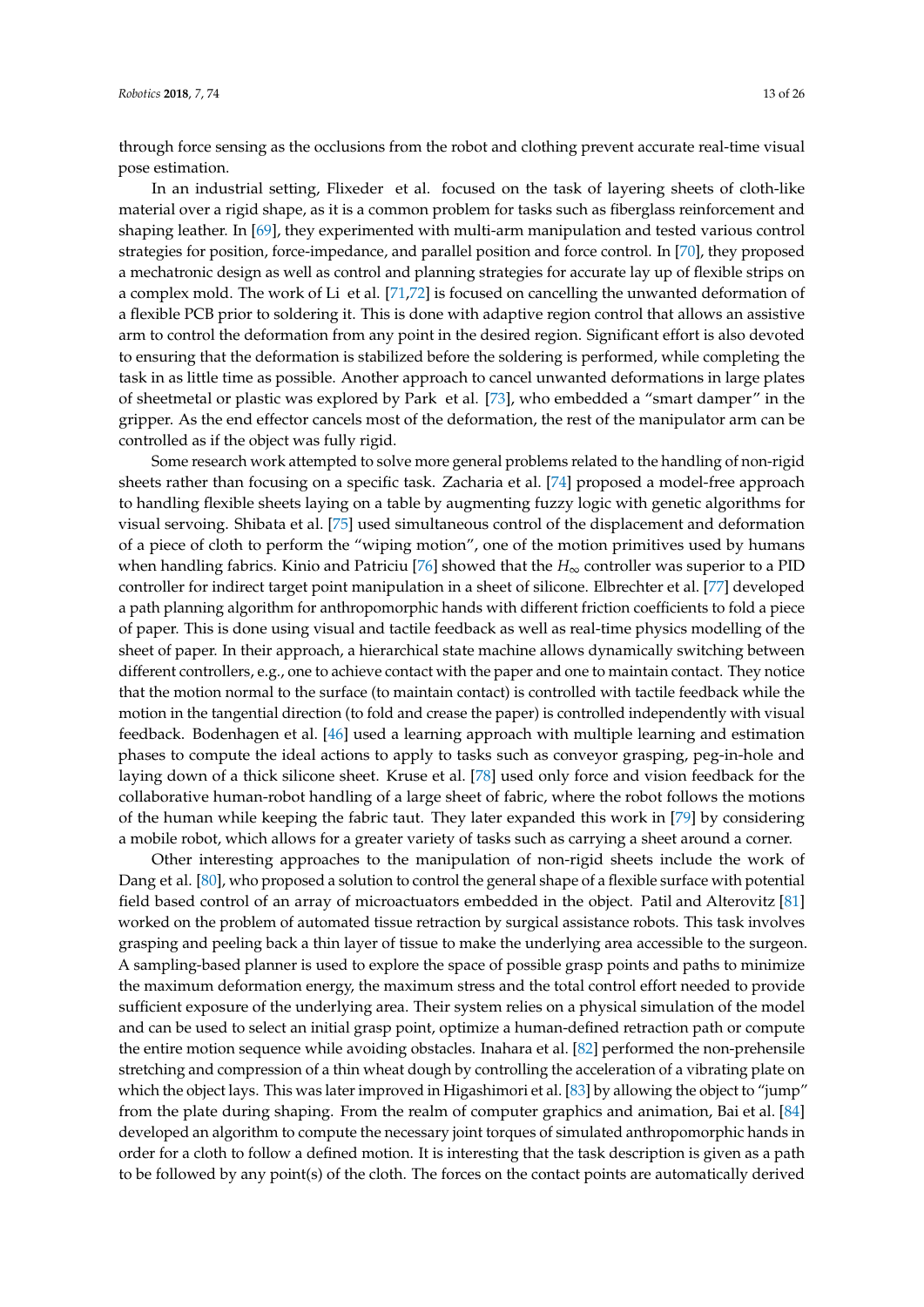to bridge the state of the cloth and that of the hands, which is formulated as a model-predictive-control problem. Recently, Cocuzza and Yan [\[85\]](#page-24-9) explored the shaping of a thin rheological object (fondant icing). They developed a method to identify the material's properties from tensile tests and used this model to compute an optimal motion path for a serial manipulator to shape the icing over a cake. The manipulation speed is increased by using the object's elastic deformation properties to control the final plastic deformation.

The handling of planar non-rigid objects is rapidly becoming a well-researched topics, with cloth-like materials receiving the most attention. This is easily explained by the number and variety of applications that they open for industrial and household automation. First, in the timeframe covered by this survey, the automated folding of laundry has moved from open-loop detection and folding for a single towel to full-fledged systems able to autonomously fold a pile of assorted garments. It appears that the main challenge for such a system is the extraction and identification of the item to fold before bringing it into a suitable initial configuration. This is due to the infinite number of poses that clothing may take. Assisted dressing, a second household task involving clothing, has also received some attention. Here, the focus is on eliminating risks of injury and increasing human comfort. This is done by using a combination of vision, tactile and force sensing to deal with occlusions and by developing algorithms that are able to comply with unexpected movements during the dressing session. However, these systems have not yet achieved much flexibility and are only able to handle a single garment and a fixed initial position.

A wider variety of materials is used in non-household environments, with the primary goal of shaping thin sheets of material. The control schemes used in these applications are as different as the tasks to which they are applied, but a common strategy is the use of force control in addition to position control, especially for materials that show some elasticity in the direction of the desired deformation. The use of tactile and force feedback is also a frequent addition to the primarily vision-based systems. Overall, and even though some areas have already been explored, the handling of planar non-rigid objects is an active research field with many unsolved problems and potential improvements.

## <span id="page-13-0"></span>*4.3. 2D Projection of Objects*

Another subject of interest with regards to the manipulation of non-rigid objects is the active shaping of the 2D projection of an object. This includes tasks such as controlling the shape of an object's contour in an image, or indirectly moving internal object points to specific targets. Gopalakrishnan and Goldberg [\[86\]](#page-24-10) considered the case of grasping an object with two frictionless contacts. They discussed the concept of "deform closure", which is the "deformation space" equivalent to holding a similarly shaped rigid object in form closure with contact points in concavities. They computed the optimal jaw separation by balancing the energy needed to release the object with the energy that would cause a permanent deformation.

In [\[87\]](#page-24-11), Das explored multiple tasks related to the 2D control of non-rigid objects. First, they developed a planning algorithm to shape the contour of an object into a desired curve with an arbitrary number of planar manipulators. This system also computes the location of the contact points on the original contour from their position on the deformed contour. The second controller they designed is for collaborative target point positioning. In this case, multiple fingers or manipulators work together to bring an internal point to a desired position by applying forces to the object contour. Their final task is a path planning algorithm for inserting and positioning a bevel-tip needle through a soft tissue. The needle is only rotated by increments of 180° so that the deformation of the tissue—and therefore the path of the needle—are kept in the plane. This allows precise positioning of the needle tip.

Higashimori et al. [\[88\]](#page-24-12) presented a method to actively shape a rheological object with unknown viscoelastic properties by separating the plastic deformation from the elastic deformation. To observe a large deformation and accurately estimate the material's properties without causing unwanted deformation, they set the maximum deformation in the "parameter estimation" phase to the desired deformation. Once the elastic response is known, they used integral force control to drive the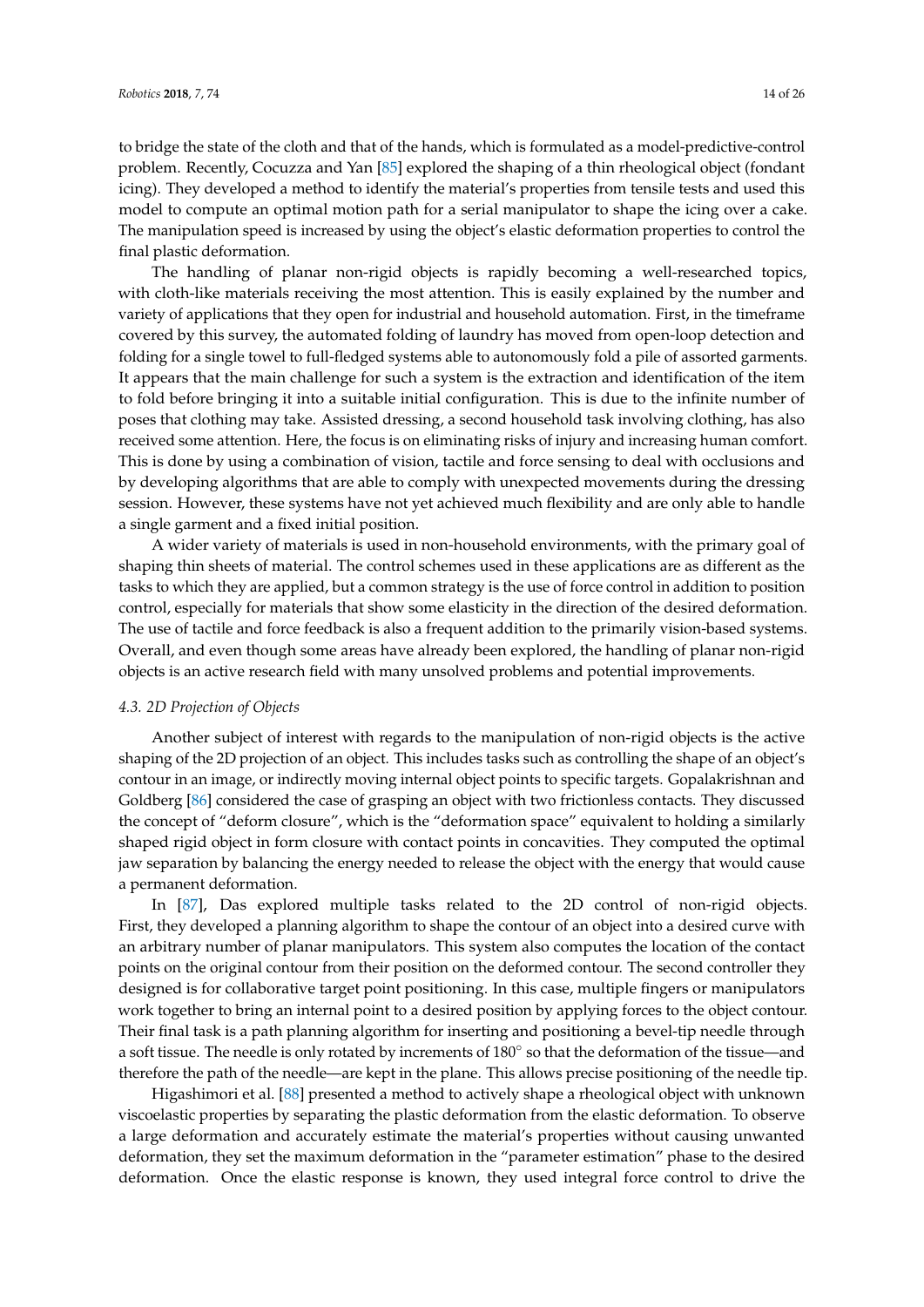plastic deformation. This allows for shorter manipulation times than position based control as it is not necessary to wait for the elastic deformation to dissipate. A similar property was exploited by Yoshimoto et al. [\[89\]](#page-24-13) to shorten manipulation times. Once the elastic properties of the object are known, they used force control with visual feedback to drive the deformation stress. Once a sufficient force has been applied, the elastic recovery automatically drives the object towards the desired shape without further interaction, even though an excessive deformation was temporarily applied.

In [\[90\]](#page-24-14), Das and Sarkar presented techniques to shape the outline of a planar rheological object with multiple manipulators. They discretized the object boundary into a number of control points equal to the number of manipulators, and developed an optimized motion planner to pick the initial contact points. This selection is based on minimizing an energy-like parameter between the desired curve and the original one. In [\[91\]](#page-24-15), they augmented their controller with the shape Jacobian matrix, which maps the general shape of the object with the local shape changes at the control points. This also enables their planner to compute the optimal intermediate shapes as the object deforms. In [\[92\]](#page-24-16), they expanded this work to move internal control points towards target locations by applying minimal forces to the object boundary. The total forces applied to the object are minimized by monitoring energy dissipation in order to select appropriate actuation points.

Alonso-Mora et al. [\[93\]](#page-24-17) presented a system to achieve the collaborative manipulation of large flexible objects such as bedsheets with a separate wheeled robot handling each control point. The object is modelled as the triangulation polygon of its 2D projection (top view) with constraints on the minimum and maximum of the variable-length neighbour distances to prevent overstretching and excessive sagging. They used a centralized planner which defines the task as a change of configuration of the object polygon. Low level planning is left to the individual robots, which do not communicate directly. Instead, they observed the position of their neighbours and the force transmitted through the object to determine the object's current configuration. A receding horizon local planner is implemented on each robot to compute its next position and avoid collisions by solving a velocity optimization problem. Recently, Navarro-Alarcon and Liu [\[94\]](#page-24-18) proposed a new representation of the object contour based on a truncated Fourier series. This representation, while being more compact than spatial-domain approaches such as point cloud, allows them to effectively ignore the high frequency components during visual servoing. This provides their system with more speed and reliability when dealing with objects that have a jagged contour, or if the desired shape is defined by a rough sketch. Instead of computing the object's full deformation model, their algorithm performs the online local estimation of the deformation properties. This information is used to iteratively drive the object towards the desired shape within the possibilities of the predefined control points.

2D control of non-rigid objects covers many use cases where the desired deformation and the applied forces exist in the same plane. As such, it may be a reasonable simplification for handling 3D objects when the deformation along a certain dimension can be safely ignored, or when depth information is not available and would be difficult to collect. Once again, the recent research presents a variety of approaches, but a few trends still emerge. First is the prevalent use of multiple manipulators to handle potentially large objects [\[87](#page-24-11)[,90](#page-24-14)[–93\]](#page-24-17), where sophisticated collaboration schemes are allowed by the reduced computational complexity of a 2D workspace. Another interesting strategy is the use of force control on the elastic deformation of the object in order to induce a desired plastic deformation in a shorter time [\[88,](#page-24-12)[89\]](#page-24-13). Overall, it appears that most of the surveyed approaches use 2D control as a computational simplification for handling 3D objects when the depth constraints can be integrated in the 2D space [\[93\]](#page-24-17) or ignored.

## <span id="page-14-0"></span>*4.4. 3D Objects*

Recently, researchers have turned their attention to the automated handling of 3D non-rigid objects. Earlier works by Navarro-Alarcon et al. focused on the ability to create specific point and angle-based deformation features that can be observed by a 2D vision system. In [\[95](#page-24-19)[–97\]](#page-25-0), they built a dynamic velocity control law for a single control point on the object. They also used an iterative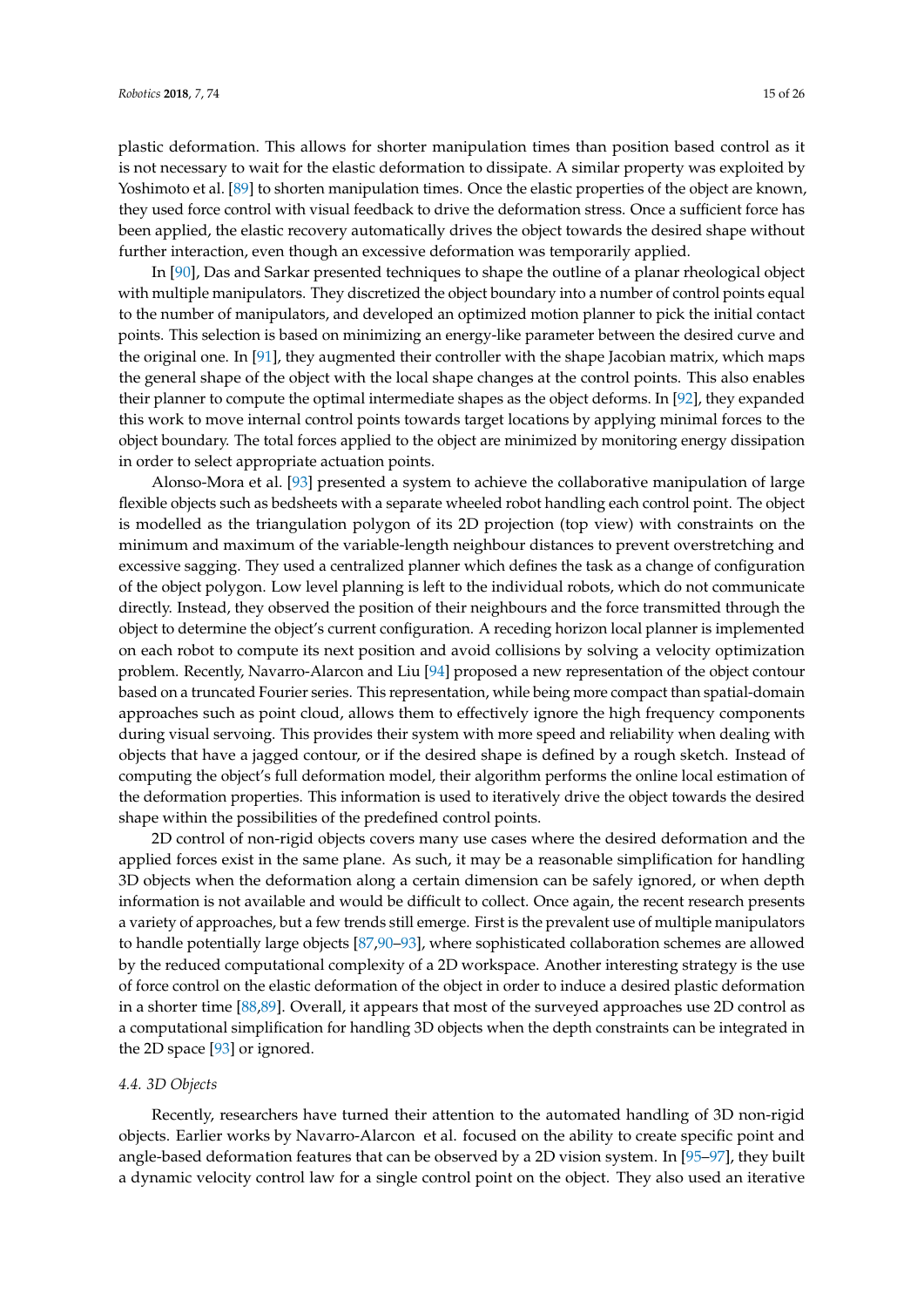estimation of the deformation Jacobian based on 2D visual feedback only. This technique allows them to avoid the need for prior knowledge and modelling of the object while explicitly controlling the object's elastic deformation through real-time visual servoing. Multiple types of deformation features were explored, namely moving a given point to a target location, creating a certain angle, and changing the distance between points. They expanded this work in [\[98\]](#page-25-1) by presenting an analytical, energy-based solution for active deformation while retaining the adaptive behaviour of their controller and its ability to function in uncalibrated environments. They also developed a solution which does not need to compute the deformation optical flow in real-time by making use of information from offline deformation tests. They also considered curvature-based deformation features. In [\[99\]](#page-25-2), they developed a controller which is able to make use of all 6 degrees of freedom available to their manipulator, which was not the case with their previous experiments. This larger range of motion allows for more flexibility in the deformation tasks, in terms of both simultaneously controllable features and the number of reachable configurations. More recently, in [\[12\]](#page-20-11), they used stereoscopic vision feedback and a similar control algorithm for controlling 3D deformation features with two manipulators. Once again, no prior knowledge of the object model is required as the vector of deformation parameters is estimated in real time.

In recent work, Delgado et al. focused on in-hand manipulation of elastic objects with tactile control only. In [\[100\]](#page-25-3), they started by classifying objects between rigid and non-rigid based on the "sensation of rigidity" and total displacement when varying the contact forces applied by the robotic fingers. Then, they introduced a planning and control system to maintain and adapt the contact forces while performing basic manipulation tasks such as lifting, rotating, squeezing and moving the object. This control strategy is based solely on tactile information and does not depend on an object model nor on knowledge of its weight and friction coefficient. In [\[18\]](#page-21-3), they explored similar tasks while taking into account a minimalist spring-based model of the object. An initial exploration phase is used to find the object's elasticity parameters (Young's modulus) by varying the applied forces and measuring the displacement and stiffness. These data are then integrated in a basic model which connects each contact point to the object's centre of mass with a spring. Afterwards, manipulation tasks are planned and performed mostly by readjusting the fingers' positions and applied forces. In [\[101\]](#page-25-4), they used tactile images created by dynamic Gaussians as a common representation for tactile data. This representation allows merging data from sensors with different resolutions and provides a high-level interface for controlling the pressure applied by each finger. Their system allows both the creation of tactile images from observed pressure data and the control of the robot fingers based on a desired tactile image. They tested this control strategy with different bimanual tasks where each hand is equipped with a different sensor technology and must respect a global desired tactile image while the handled object is being bent, folded or otherwise moved by the robot.

The research on control of 3D non-rigid objects is quite recent and focuses on basic shaping tasks and in-hand control. Even though the small number of research groups discovered in this survey does not allow for much generalization, some trends may still be noticed. The control tasks are based on feedback from a single type of sensor, resulting in either visual servoing or tactile control. Moreover, they use only a minimal representation of the object, if any model is used at all. This leads to reactive strategies that must be constantly adjusted based on real-time observations. Overall, the manipulation of 3D non-rigid objects is a topic that is still in its infancy.

#### <span id="page-15-0"></span>*4.5. Learned Control*

Given the recent popularity of machine learning algorithms, it is interesting to highlight their applications to the handling of non-rigid objects. Recent research works include Li et al. [\[61\]](#page-23-5), who used multiple simulation experiments in order for their system to learn an optimal end effector path for a single folding motion. Lee et al. [\[102\]](#page-25-5) presented a method for learning force-based manipulation "skills" from multiple demonstrations. Their system warps the demonstrated forces and end effector positions to match the current situation, and applies statistical learning to combine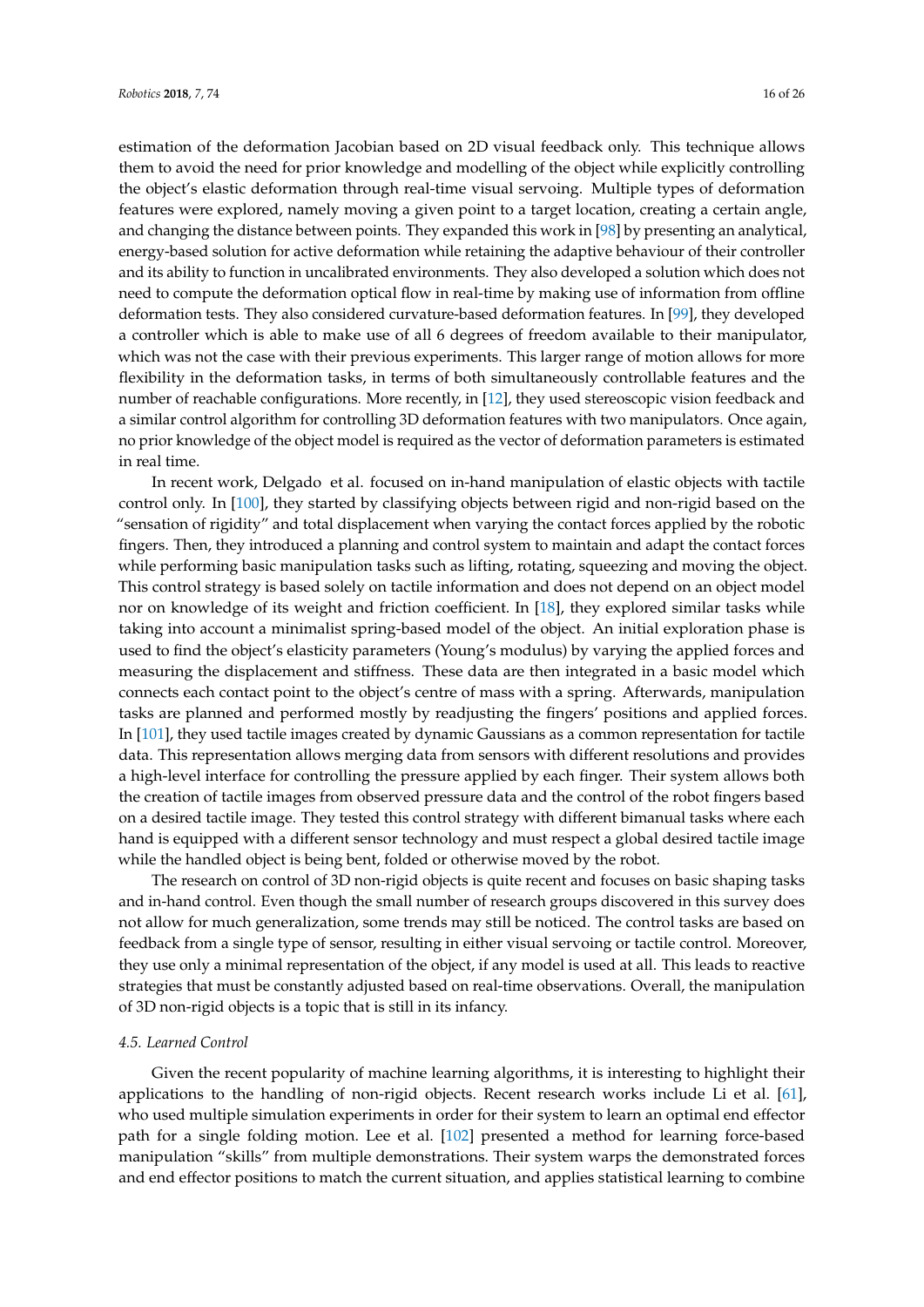multiple demonstrations in order to perform a new task and automatically select a tradeoff between the error in position and in force. The demonstrations are done using either teleoperation or direct "kinesthetic teaching". They have tested their system with tasks such as tying knots in ropes of various lengths, flattening a towel and erasing a whiteboard. Tang et al. [\[103\]](#page-25-6) presented a new method to warp learned paths to new situations. In their work, the function relating the trained shape to the test shape is derived in the tangent space instead of in the cartesian space. Contrary to the "point cloud" cartesian mapping, this tangent mapping preserves the structural information of the object, therefore eliminating the risk of overstretching the object when warping manipulation paths from the training scene to the test scene. They tested their algorithm by shaping a simulated cable.

Sannapaneni et al. [\[63\]](#page-23-7) developed a system that learns a folding task from visual demonstrations. Special markers are attached to key points of the object while it is folded by a human operator. The system learns the marker paths and is able to generalize them for folding articles of different sizes but identical shape. Yang et al. [\[64\]](#page-23-8) used teleoperation training with deep learning in a folding task. The robustness of the system is increased by combining the learned model with sensory data in real-time to compute the motion plan and recover from disturbed or interrupted tasks. Langsfeld [\[104\]](#page-25-7) developed a system that learns multiple new tasks by observing a human performing the task as well as by iterative approximation. Tasks such as pouring a specific volume of fluid in a container and cleaning a compliant part were successfully learned and generalized to handle different parameters. Hu et al. [\[105\]](#page-25-8) performed the online learning of an object's deformation model by using a Gaussian Process Regression algorithm that selectively ignores uninformative data. This learned model is used to build a visual servoing controller to manage the 3D deformation of various objects. This system is evaluated by performing tasks such as bending a rolled towel or a plastic sheet, folding a towel, and placing a piece of fabric such that pins may be inserted in specific locations.

Machine learning was shown to be a powerful tool when dealing with the complex interactions involved in the control of non-rigid objects. It is especially valuable when it allows to avoid the need to build an explicit control algorithm for tasks that may be difficult to describe formally, or when it is not feasible to capture all of the task parameters. Overall, the most popular learning approach for robotic manipulation of non-rigid objects appears to be learning by demonstration, where the robot learns and generalizes a task by "watching" a human perform it. This is a powerful paradigm as it allows a general-purpose robot to perform multiple tasks with non-rigid objects without the need to build a separate controller for each task.

## <span id="page-16-0"></span>*4.6. Other Control Strategies*

Even though the categories presented in previous sections cover most use cases and strategies for controlling robotic manipulators handling non-rigid objects, many interesting approaches are not easily related to any of these specific groups. The research presented in this section discusses these exotic control strategies, solutions to general problems which are not limited to a single object geometry, and some unusual applications.

Smolen and Patriciu [\[106\]](#page-25-9) explored surgical applications with a simulation approach to deformation planning. They used the reproducing kernel particle method to simulate a soft tissue that is manipulated by several control points at its boundary. The goal of the planner is to move internal control points to target positions by applying forces to the external manipulation points. Goldman et al. [\[107\]](#page-25-10) presented multiple algorithms to enable surgical robots to autonomously map the shape and stiffness of living tissues. Their techniques rely on force and position data to capture the object parameters in the immediate probing region. A hybrid force–motion controller performs the exploration sequence in a user-defined area and uses a recursive algorithm for multiresolution sampling based on the local stiffness differences. They also considered the exploration of "deep" features by following the natural boundaries defined by stiffness segmentation.

Sugaiwa et al. [\[108\]](#page-25-11) presented an algorithm to set the grasping force for an initially unknown object by measuring its physical properties. Their in-hand sensing approach uses the deflection of a passive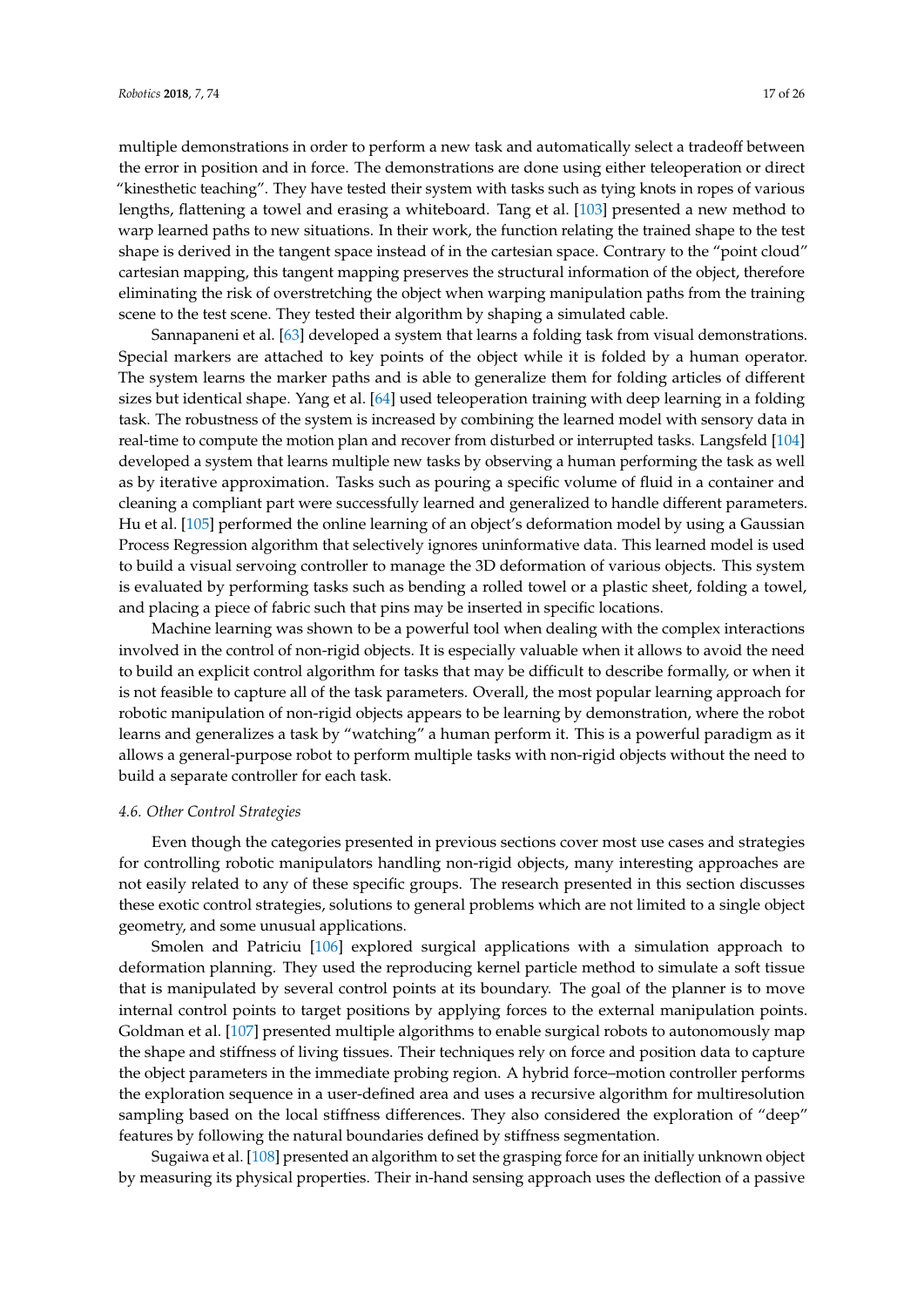mechanical element to detect the moment of deformation or slippage, which they combined with the applied forces and hand configuration to deduce specific properties. First, they measured the forces required to create a dent in the object as well as to prevent slippage when lifting. All measurements are done by incrementally increasing the force applied to the object until it starts to move. The object's stiffness (denting force) is measured by checking for discrete deformations, its weight is computed by attempting to roll it on the table, and the friction coefficient between the object and the fingers is measured by pushing the object "into" the table while holding it by its sides. The lift-off force is then computed based on the object's weight and friction coefficient. The signed difference between the denting force and the lifting force is used to classify the object as rigid, soft or excessively soft, and the grasp force is set to the lifting force for rigid and excessively soft objects, and to the denting force for soft objects. This allows setting the grasping force as high as possible to avoid slippage while minimizing the deformation.

Berenson [\[109\]](#page-25-12) used the concept of diminishing rigidity to avoid modelling and simulating the objects being manipulated. This principle states that the effect of a force on a non-rigid object diminishes as the distance to the application point increases. They used this property to quickly estimate the deformation Jacobian which is used to drive internal control points towards targets based on external forces. They applied this technique to tasks such as tying a rope around a cylinder, spreading a cloth on a table, and collaborative folding, all while correcting for overstretching and avoiding obstacles. Frank et al. [\[25\]](#page-21-10) included the handling of non-rigid objects in the path planning system of a mobile robot. As the robot navigates the environment, it interacts with surrounding objects to estimate their deformation properties and takes them into account when building a model of the environment. This allows the platform to consider passing through a curtain or pushing aside a plant in order to reach an otherwise inaccessible area.

Essahbi et al. [\[110\]](#page-25-13) worked with the muscle separation process in the meat industry. The goal is to dynamically generate the pulling and cutting tasks for a multi-arm system to separate the meat from the bone. The workpiece is detected and modelled with input from a structured light vision system and force sensors, and the cutting path is selected based on tissue curvature. The object model predicts the tissue behaviour once it is cut and helps in setting the force applied by the cutting and pulling arms. Langsfeld et al. [\[111,](#page-25-14)[112\]](#page-25-15) automated the bimanual cleaning of a compliant part. Initially, only the geometrical shape of the part is known to the system. The part stiffness is discovered during the cleaning task and integrated as a linear finite element model. The goal is to achieve efficient path planning for the cleaning arm as well as for the grasping arm, as regrasps might be necessary in order to hold the part closer to the area being cleaned and avoid excessive deformation. Wnuk et al. [\[113\]](#page-25-16) performed a general analysis of a complete bin-picking scenario where the system could handle non-rigid objects through simulation. They described the different steps of the process, namely object localization, approach, grasping, and subsequent manipulation, as well as the different challenges faced during each step. This work allows them to develop the hardware and software requirements for the successful completion of the task, as well as provide a theoretical system architecture to meet these requirements.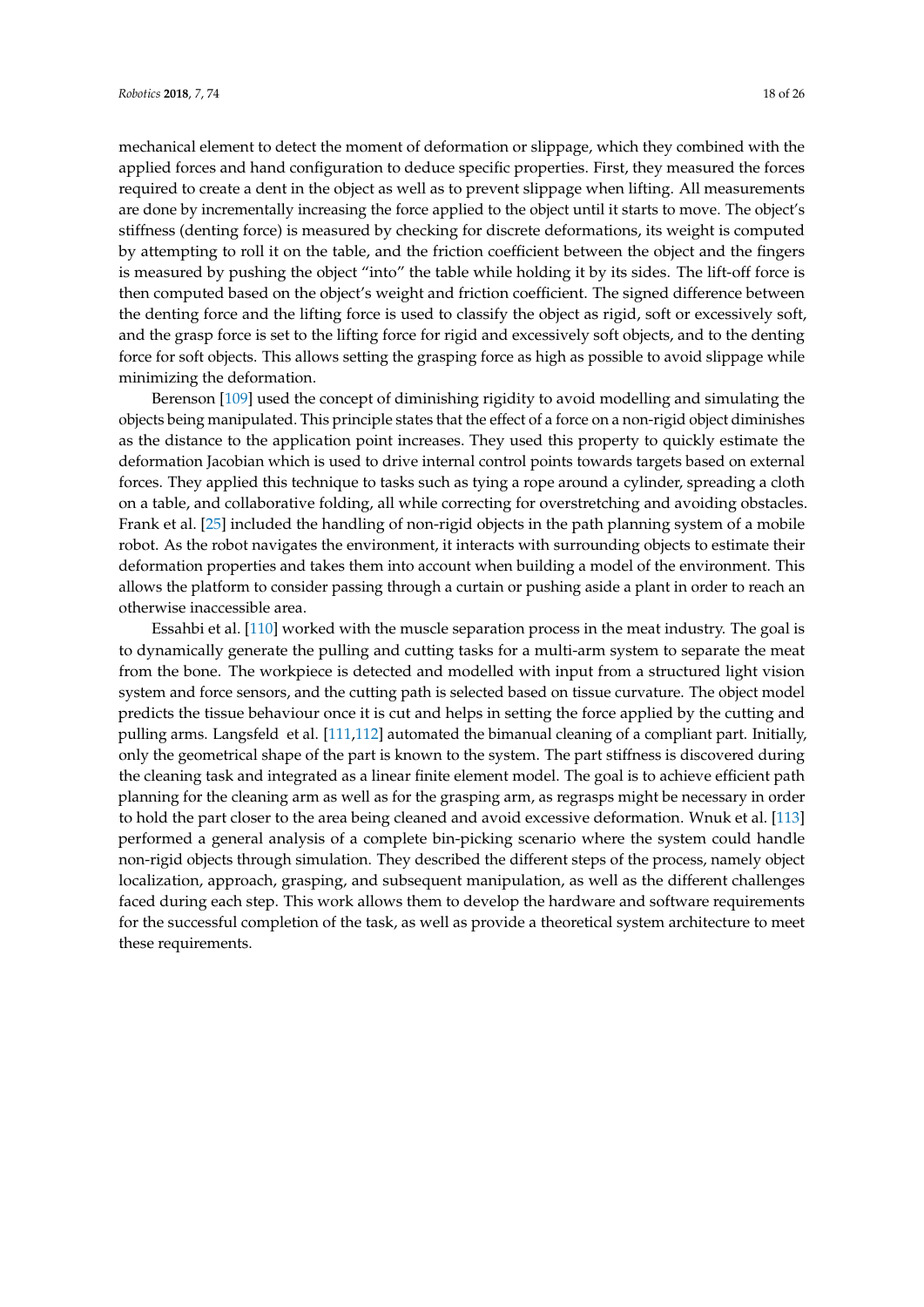# **Table 3.** Summary of the surveyed control strategies.

<span id="page-18-0"></span>

| Knotting                                                  | Wakamatsu et al. [48] Saha and Isto [49] Bell [50] Wang [51]                                                                                                                                                         |  |  |  |  |  |  |  |
|-----------------------------------------------------------|----------------------------------------------------------------------------------------------------------------------------------------------------------------------------------------------------------------------|--|--|--|--|--|--|--|
| Routing & Shaping                                         | Moll and Kavraki [52] Tavasoli et al. [53] Ding et al. [54] Shah and Shah [55]                                                                                                                                       |  |  |  |  |  |  |  |
| <b>Folding Laundry</b>                                    | Bell [50] Maitin-Shepard et al. [56] Cusumano-Towner et al. [57] Bersch et al. [58] Miller et al. [58] Willimon [60] Li et al. [61] Doumanoglou et al. [62] Sannapaneni et al. [63] Yang et al. [64] Jia et al. [65] |  |  |  |  |  |  |  |
| <b>Assisted Dressing</b>                                  | Yamazaki et al. [66] Gao et al. [67] Zhang et al. [68]                                                                                                                                                               |  |  |  |  |  |  |  |
| <b>Cancelling Deformations</b>                            | Li et al. [71,72] Park and Mills [73]                                                                                                                                                                                |  |  |  |  |  |  |  |
| <b>Other Cloth-like Materials</b>                         | Flixeder et al. [69,70] Zacharia et al. [74] Shibata et al. [75] Kruse et al. [78,79]                                                                                                                                |  |  |  |  |  |  |  |
| Nonprehensile Manipulation,<br><b>Rheological Objects</b> | Inahara et al. [82] Higashimori et al. [83] Cocuzza and Yan [85]                                                                                                                                                     |  |  |  |  |  |  |  |
| Others                                                    | Kinio and Patriciu [76] Elbrechter et al. [77] Bodenhagen et al. [46] Dang et al. [80] Patil and Alterovitz [81] Bai et al. [84]                                                                                     |  |  |  |  |  |  |  |
| <b>Contour Shaping</b>                                    | Das [87] Higashimori et al. [88] Yoshimoto et al. [89] Das and Sarkar [90,91] Alonso-Mora et al. [93] Navarro-Alarcon and Liu [94]                                                                                   |  |  |  |  |  |  |  |
| <b>Internal Target Point</b><br>Manipulation              | Das [87] Das and Sarkar [92]                                                                                                                                                                                         |  |  |  |  |  |  |  |
| <b>Visual Shaping</b>                                     | Navarro-Alarcon et al. [12,95-99]                                                                                                                                                                                    |  |  |  |  |  |  |  |
| <b>Tactile Control</b>                                    | Delgado et al. [18,100,101]                                                                                                                                                                                          |  |  |  |  |  |  |  |
|                                                           | Gopalakrishnan and Goldberg [86] Patil and Alterovitz [81] Bersch et al. [58] Sugaiwa et al. [108]                                                                                                                   |  |  |  |  |  |  |  |
|                                                           | Li et al. [61] Lee et al. [102] Tang et al. [103] Sannapaneni et al. [63] Yang et al. [64] Langsfeld [104] Hu et al. [105]                                                                                           |  |  |  |  |  |  |  |
|                                                           | Smolen and Patriciu [106] Goldman et al. [107] Berenson [109] Frank et al. [25] Essahbi et al. [110] Langsfeld et al. [111,112] Wnuk et al. [113]                                                                    |  |  |  |  |  |  |  |
|                                                           |                                                                                                                                                                                                                      |  |  |  |  |  |  |  |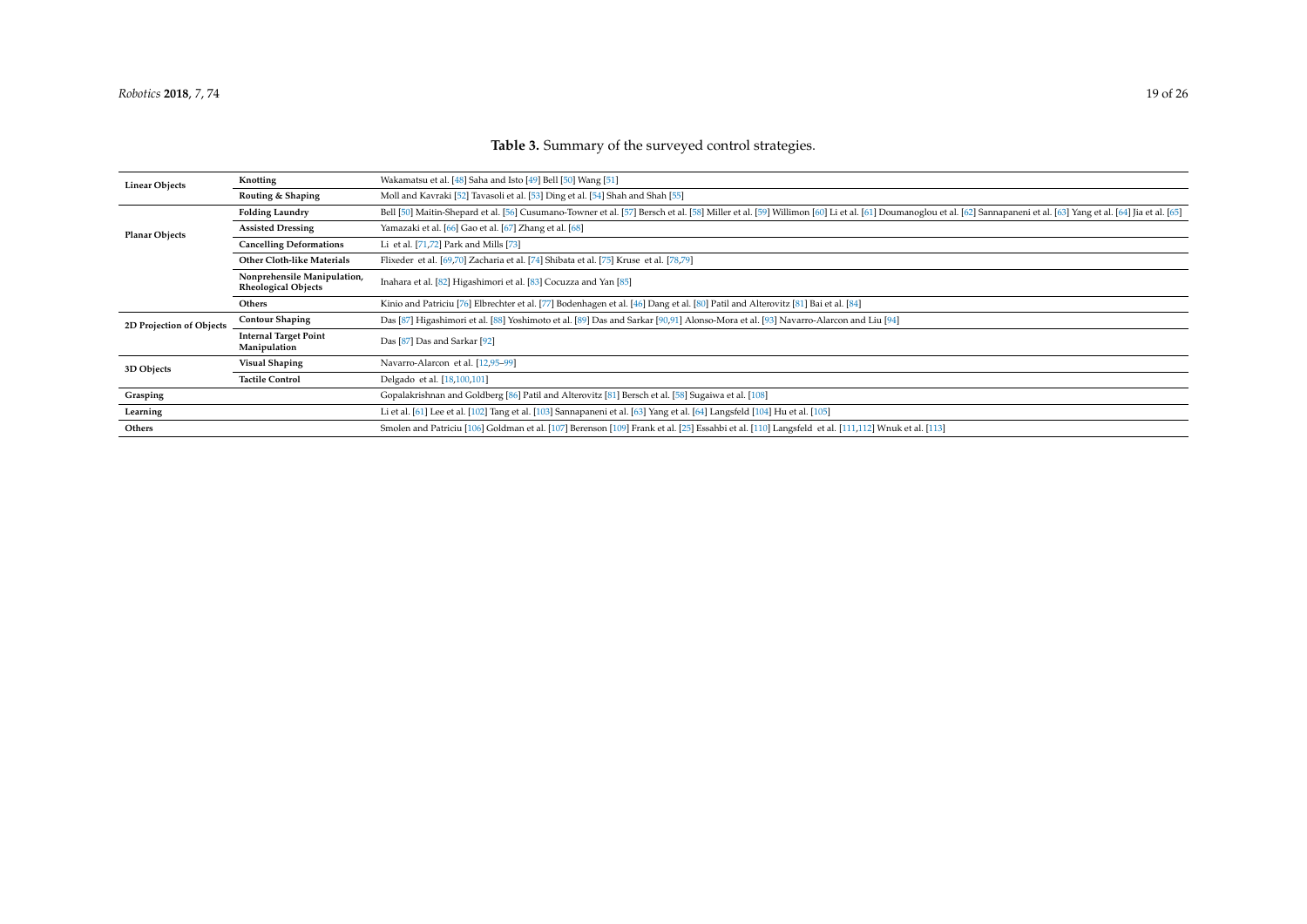## **5. Conclusions**

This paper presents a review of the latest developments related to the robotic manipulation of non-rigid objects, providing a symbiotic coverage of the sensing, modelling and control strategies used in these systems.

Data acquisition systems remain either vision-based or in slight integrations with force-based sensors. Improvements have mainly been seen in the incorporation of depth data through commercial RGB-D cameras in order to deal with 3D representations. Future works are expected to show a greater adoption of solutions based on multi-modal setups, which have shown promising results for robotic perception. Moreover, improvements in data fusion strategies as well as a greater role for tactile data should be explored. Meanwhile, the description of non-rigid objects is still dominated by physical models, most of which can, in principle, handle linear elastic deformation only. While this can be enough for specific objects, it presents a clear limitation with regards to generalization. Nevertheless, there is a limited amount of work, presented in learned and hybrid models as well as model-free approaches, in which the focus has been to increase the complexity and generalization of the representation. However, these systems are still in an early development, since several of them have been developed for 2D deformations only. That is the reason why future works have to move towards robust 3D representations, for which promising results have been obtained by adding machine learning strategies in the modelling systems.

In terms of control and planning strategies, most of the recent research efforts are focused on the handling of planar non-rigid objects, and particularly on cloth-like materials. However, much research is also concerned with the shape control of objects in a 2D projection, as can be observed with a simple vision system. In opposition, few researchers have yet tackled the problem of manipulating 3D objects. Following the current trend in robotics and computer systems, many of the more recent research approaches address the problem through machine learning techniques, regardless of the specific type of object handled or the task being performed.

Future developments on the control of robotic manipulation of non-rigid objects are expected to follow and expand upon the current trends. While there appears to be little work left to be done on linear objects, there is still much to learn on planar and 3D objects. Even though laundry folding has been widely researched, few complete systems have yet been developed. Following this, it can be expected that more optimizations and robust, complete solutions will be developed in the near future. Assisted dressing systems are similarly expected to become more robust and gain in flexibility and, after compliance with human movements is solved, the next logical step could be the handling of multiple types of clothing in a single system. In industrial settings, more complex applications with varied planar materials are expected to emerge as the control techniques for planar objects improve.

As the research on planar non-rigid objects becomes more abundant, attention will gradually begin to turn to 3D objects. Even if it is clear that the sensing and control simplifications introduced by controlling the 2D projection of the object will continue to be widely useful, some critical applications may not afford them. Eventually, these specialized tasks which require full control of 3D non-rigid objects will demand robotic replacements for human workers. More generally, as machine learning techniques and computing power improve, it can be expected that learning approaches and artificial intelligence will take a more prevalent place in robotics, with complex tasks such as controlling non-rigid objects at the frontlines. As the control strategies continue to be improved, it is expected that support for non-rigid objects of all types will be integrated in a wider variety of systems and applications, bringing human-like manipulation skills to general-purpose robots.

Overall, this survey aims to orient the reader among the latest developments in robotic sensing, modelling and manipulation of non-rigid objects, an area that is growing in popularity and importance as robotic manipulators are involved in more sophisticated tasks and reaching out of the factory to collaborate with human beings in daily activities.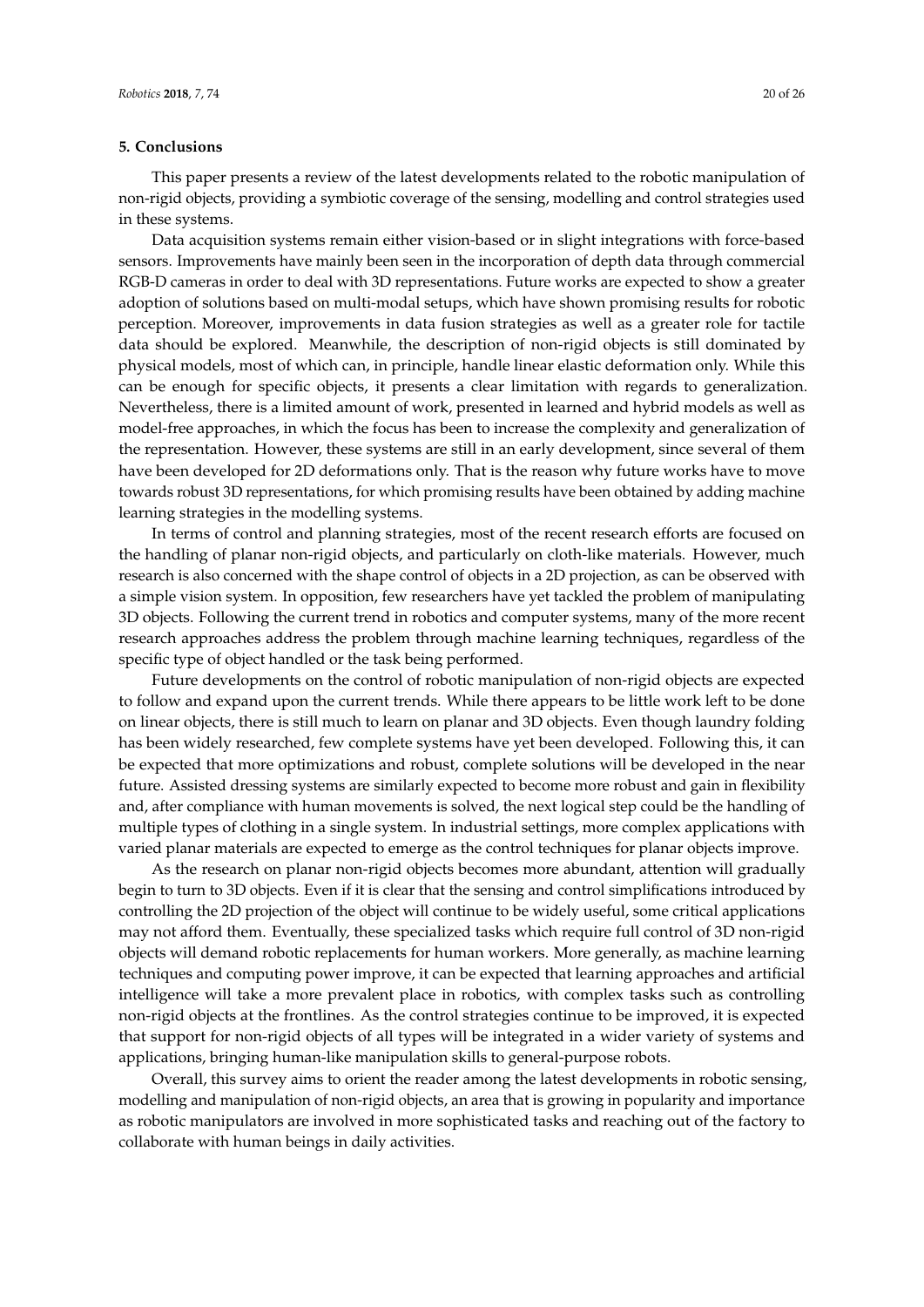**Author Contributions:** F.N. and A.J.V. contributed to the development of the survey. All authors contributed to the search for state-of-the-art publications, formal analysis and writing of the manuscript. P.P. supervised and administered the project.

**Funding:** The authors wish to acknowledge financial support to this research from the Natural Sciences and Engineering Research Council of Canada (NSERC), as well as graduate students support received from the Ontario Queen Elizabeth II Graduate Scholarship in Science and Technology program, and from the CALDO/SENECYT scholars program.

**Conflicts of Interest:** The authors declare no conflict of interest. The funding sponsors had no role in the design of the study or interpretation of data; in the writing of the manuscript, and in the decision to publish the results.

## **References**

- <span id="page-20-0"></span>1. Khalil, F.F.; Payeur, P. Dexterous Robotic Manipulation of Deformable Objects with Multi-Sensory Feedback—A Review. In *Robot Manipulators, Trends and Development*; InTech: London, UK, 2010; pp. 587–621.
- <span id="page-20-1"></span>2. Jiménez, P. Survey on Model-Based Manipulation Planning of Deformable Objects. *Robot. Comput. Integr. Manuf.* **2012**, *28*, 154–163. [\[CrossRef\]](http://dx.doi.org/10.1016/j.rcim.2011.08.002)
- <span id="page-20-2"></span>3. Sanchez, J.; Corrales, J.A.; Bouzgarrou, B.C.; Mezouar, Y. Robotic Manipulation and Sensing of Deformable Objects in Domestic and Industrial Applications: A Survey. *Int. J. Robot. Res.* **2018**. [\[CrossRef\]](http://dx.doi.org/10.1177/0278364918779698)
- <span id="page-20-3"></span>4. Cretu, A.M.; Payeur, P. Harnessing Vision and Touch for Compliant Robotic Interaction with Soft or Rigid Objects. In *Advanced Interfacing Techniques for Sensors*; Springer: Cham, Switzerland, 2017; Volume 25, pp. 269–290.
- <span id="page-20-4"></span>5. Güler, P.; Pauwels, K.; Pieropan, A.; Kjellstrom, H.; Kragic, D. Estimating the Deformability of Elastic Materials Using Optical Flow and Position-Based Dynamics. In Proceedings of the 2015 IEEE-RAS 15th International Conference on Humanoid Robots (Humanoids), Seoul, Korea, 3–5 November 2015; IEEE: Seoul, Korea, 2015; pp. 965–971.
- <span id="page-20-5"></span>6. Hui, F.; Payeur, P.; Cretu, A.M. Visual Tracking of Deformation and Classification of Non-Rigid Objects with Robot Hand Probing. *Robotics* **2017**, *6*, 5. [\[CrossRef\]](http://dx.doi.org/10.3390/robotics6010005)
- <span id="page-20-6"></span>7. Jordt, A.; Schiller, I.; Bruenger, J.; Koch, R. High-Resolution Object Deformation Reconstruction with Active Range Camera. In *Pattern Recognition*; Lecture Notes in Computer Science; Springer: Berlin/Heidelberg, Germany, 2010; Volume 6376.
- <span id="page-20-7"></span>8. Jordt, A.; Koch, R. Fast Tracking of Deformable Objects in Depth and Colour Video. In Proceedings of the British Machine Vision Conference, Dundee, UK, 29 August–2 September 2011.
- <span id="page-20-8"></span>9. Fugl, A.R.; Jordt, A.; Petersen, H.G.; Willatzen, M.; Koch, R. Simultaneous Estimation of Material Properties and Pose for Deformable Objects from Depth and Color Images. In *Pattern Recognition*; Hutchison, D., Kanade, T., Kittler, J., Kleinberg, J.M., Mattern, F., Mitchell, J.C., Naor, M., Nierstrasz, O., Pandu Rangan, C., Steffen, B., et al., Eds.; Springer: Berlin/Heidelberg, Germany, 2012; Volume 7476, pp. 165–174.
- <span id="page-20-9"></span>10. Leizea, I.; Mendizabal, A.; Alvarez, H.; Aguinaga, I.; Borro, D.; Sanchez, E. Real-Time Visual Tracking of Deformable Objects in Robot-Assisted Surgery. *IEEE Comput. Gr. Appl.* **2017**, *37*, 56–68. [\[CrossRef\]](http://dx.doi.org/10.1109/MCG.2015.96) [\[PubMed\]](http://www.ncbi.nlm.nih.gov/pubmed/26441410)
- <span id="page-20-10"></span>11. Lin, H.; Guo, F.; Wang, F.; Jia, Y.B. Picking up a Soft 3D Object by "Feeling" the Grip. *Int. J. Robot. Res.* **2015**, *34*, 1361–1384. [\[CrossRef\]](http://dx.doi.org/10.1177/0278364914564232)
- <span id="page-20-11"></span>12. Navarro-Alarcon, D.; Yip, H.M.; Wang, Z.; Liu, Y.H.; Zhong, F.; Zhang, T.; Li, P. Automatic 3-D Manipulation of Soft Objects by Robotic Arms with an Adaptive Deformation Model. *IEEE Trans. Robot.* **2016**, *32*, 429–441. [\[CrossRef\]](http://dx.doi.org/10.1109/TRO.2016.2533639)
- <span id="page-20-12"></span>13. Alambeigi, F.; Wang, Z.; Hegeman, R.; Liu, Y.H.; Armand, M. A Robust Data-Driven Approach for Online Learning and Manipulation of Unmodeled 3-D Heterogeneous Compliant Objects. *IEEE Robot. Autom. Lett.* **2018**, *3*, 4140–4147. [\[CrossRef\]](http://dx.doi.org/10.1109/LRA.2018.2863376)
- <span id="page-20-13"></span>14. Drimus, A.; Kootstra, G.; Bilberg, A.; Kragic, D. Classification of Rigid and Deformable Objects Using a Novel Tactile Sensor. In Proceedings of the 2011 15th International Conference on Advanced Robotics (ICAR), Tallinn, Estonia, 20–23 June 2011; IEEE: Tallinn, Estonia, 2011; pp. 427–434.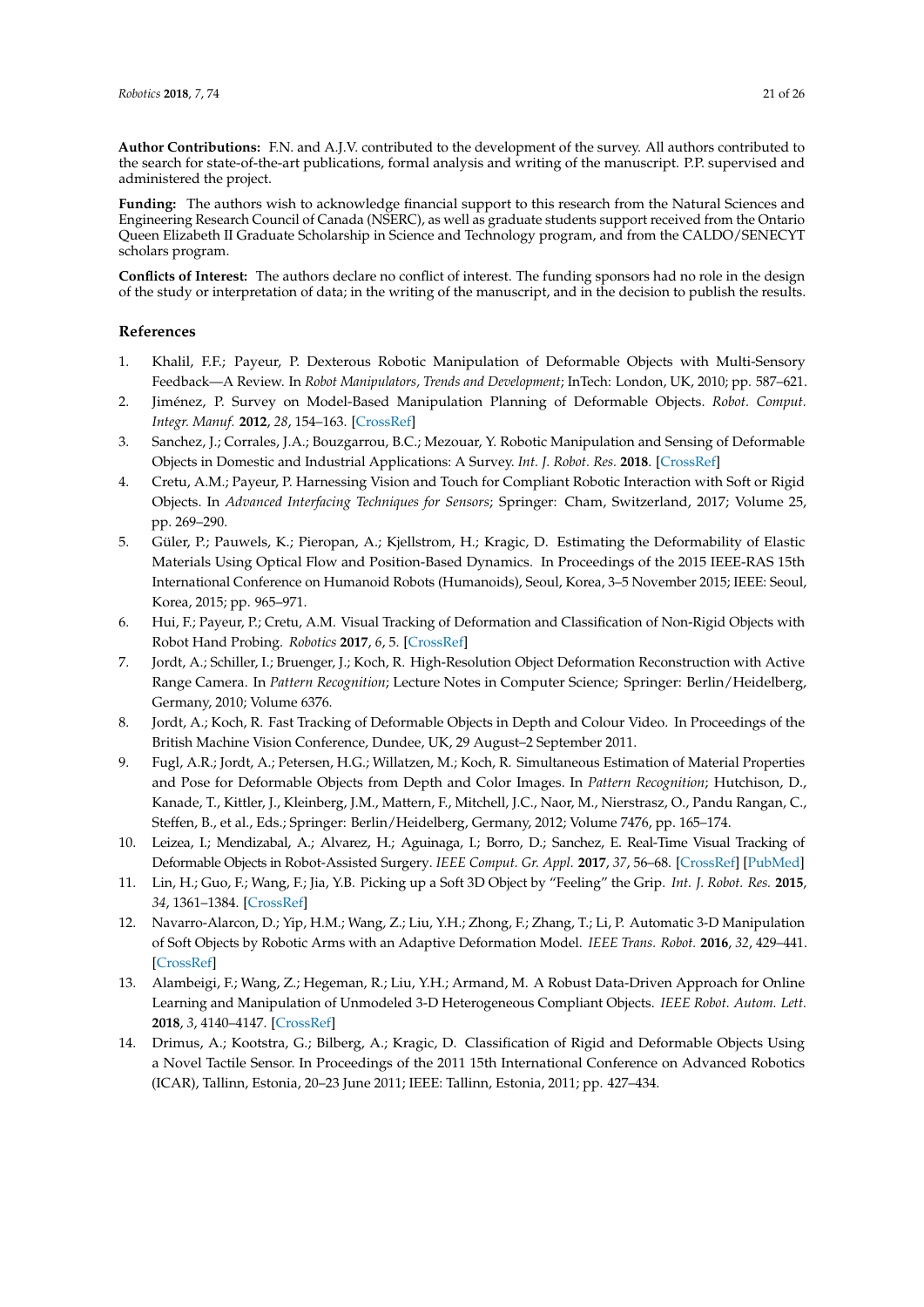- <span id="page-21-19"></span><span id="page-21-0"></span>15. Drimus, A.; Kootstra, G.; Bilberg, A.; Kragic, D. Design of a Flexible Tactile Sensor for Classification of Rigid and Deformable Objects. *Robot. Auton. Syst.* **2014**, *62*, 3–15. [\[CrossRef\]](http://dx.doi.org/10.1016/j.robot.2012.07.021)
- <span id="page-21-1"></span>16. Mira, D.; Delgado, A.; Mateo, C.M.; Puente, S.T.; Candelas, F.A.; Torres, F. Study of Dexterous Robotic Grasping for Deformable Objects Manipulation. In Proceedings of the 2015 23rd Mediterranean Conference on Control and Automation (MED), Torremolinos, Spain, 16–19 June 2015; IEEE: Torremolinos, Spain, 2015; pp. 262–266.
- <span id="page-21-2"></span>17. Delgado, A.; Jara, C.; Mira, D.; Torres, F. A Tactile-Based Grasping Strategy for Deformable Objects' Manipulation and Deformability Estimation. In Proceedings of the 12th International Conference on Informatics in Control, Automation and Robotics, Colmar, France, 21–23 July 2015; SCITEPRESS—Science and and Technology Publications: Colmar, France, 2015; pp. 369–374.
- <span id="page-21-20"></span><span id="page-21-3"></span>18. Delgado, A.; Jara, C.A.; Torres, F. Adaptive Tactile Control for In-Hand Manipulation Tasks of Deformable Objects. *Int. J. Adv. Manuf. Technol.* **2017**, *91*, 4127–4140. [\[CrossRef\]](http://dx.doi.org/10.1007/s00170-017-0046-2)
- <span id="page-21-4"></span>19. Zaidi, L.; Corrales, J.A.; Bouzgarrou, B.C.; Mezouar, Y.; Sabourin, L. Model-Based Strategy for Grasping 3D Deformable Objects Using a Multi-Fingered Robotic Hand. *Robot. Auton. Syst.* **2017**, *95*, 196–206. [\[CrossRef\]](http://dx.doi.org/10.1016/j.robot.2017.06.011)
- <span id="page-21-5"></span>20. Kappassov, Z.; Corrales, J.A.; Perdereau, V. Tactile Sensing in Dexterous Robot Hands—Review. *Robot. Auton. Syst.* **2015**, *74*, 195–220. [\[CrossRef\]](http://dx.doi.org/10.1016/j.robot.2015.07.015)
- <span id="page-21-6"></span>21. Arriola-Rios, V.E.; Wyatt, J.L. A Multimodal Model of Object Deformation Under Robotic Pushing. *IEEE Trans. Cognit. Dev. Syst.* **2017**, *9*, 153–169. [\[CrossRef\]](http://dx.doi.org/10.1109/TCDS.2017.2664058)
- <span id="page-21-7"></span>22. Cretu, A.M.; Payeur, P.; Petriu, E.M. Soft Object Deformation Monitoring and Learning for Model-Based Robotic Hand Manipulation. *IEEE Trans. Syst. Man Cybern. B (Cybern.)* **2012**, *42*, 740–753. [\[CrossRef\]](http://dx.doi.org/10.1109/TSMCB.2011.2176115) [\[PubMed\]](http://www.ncbi.nlm.nih.gov/pubmed/22207640)
- <span id="page-21-8"></span>23. Khalil, F.; Payeur, P.; Cretu, A.M. Integrated Multisensory Robotic Hand System for Deformable Object Manipulation. In *IASTED Technology Conferences / 705: ARP / 706: RA / 707: NANA / 728: CompBIO*; Acta Press: Cambridge, MA, USA, 2010.
- <span id="page-21-9"></span>24. Frank, B.; Schmedding, R.; Stachniss, C.; Teschner, M.; Burgard, W. Learning the Elasticity Parameters of Deformable Objects with a Manipulation Robot. In Proceedings of the 2010 IEEE/RSJ International Conference on Intelligent Robots and Systems, Taipei, Taiwan, 18–22 October 2010; IEEE: Taipei, Taiwan, 2010; pp. 1877–1883.
- <span id="page-21-10"></span>25. Frank, B.; Stachniss, C.; Schmedding, R.; Teschner, M.; Burgard, W. Learning Object Deformation Models for Robot Motion Planning. *Robot. Auton. Syst.* **2014**, *62*, 1153–1174. [\[CrossRef\]](http://dx.doi.org/10.1016/j.robot.2014.04.005)
- <span id="page-21-11"></span>26. Petit, A.; Ficuciello, F.; Fontanelli, G.A.; Villani, L.; Siciliano, B. Using Physical Modeling and RGB-D Registration for Contact Force Sensing on Deformable Objects. In Proceedings of the 14th International Conference on Informatics in Control, Automation and Robotics (ICINCO), Madrid, Spain, 26–28 July 2017; SciTePress: Madrid, Spain, 2017; Volume 2, pp. 24–33.
- <span id="page-21-12"></span>27. Petit, A.; Lippiello, V.; Siciliano, B. Real-Time Tracking of 3D Elastic Objects with an RGB-D Sensor. In Proceedings of the 2015 IEEE/RSJ International Conference on Intelligent Robots and Systems (IROS), Hamburg, Germany, 28 September–2 October 2015; IEEE: Hamburg, Germany, 2015; pp. 3914–3921.
- <span id="page-21-13"></span>28. Gil, P.; Mateo, C.M.; Delgado, A.; Torres, F. Visual/Tactile Sensing to Monitor Grasps with Robot-Hand for Planar Elastic Objects. In Proceedings of the ISR 2016: 47st International Symposium on Robotics, Munich, Germany, 21–22 June 2016; VDE: Munich, Germany, 2016; p. 7.
- <span id="page-21-14"></span>29. Caccamo, S.; Güler, P.; Kjellstrom, H.; Kragic, D. Active Perception and Modeling of Deformable Surfaces Using Gaussian Processes and Position-Based Dynamics. In Proceedings of the 2016 IEEE-RAS 16th International Conference on Humanoid Robots (Humanoids), Cancun, Mexico, 15–17 November 2016; IEEE: Cancun, Mexico, 2016; pp. 530–537.
- <span id="page-21-15"></span>30. Montagnat, J.; Delingette, H.; Ayache, N. A Review of Deformable Surfaces: Topology, Geometry and Deformation. *Image Vis. Comput.* **2001**, *19*, 1023–1040. [\[CrossRef\]](http://dx.doi.org/10.1016/S0262-8856(01)00064-6)
- <span id="page-21-16"></span>31. Salzmann, M.; Fua, P. Deformable Surface 3D Reconstruction from Monocular Images. *Synth. Lect. Comput. Vis.* **2010**, *2*, 1–113. [\[CrossRef\]](http://dx.doi.org/10.2200/S00319ED1V01Y201012COV003)
- <span id="page-21-17"></span>32. Fugl, A.R.; Petersen, H.G.; Willatzen, M. Simulation of Flexible Objects in Robotics. *Lect. Notes Comput. Sci.* **2012**, *7628 LNAI*, 89–100. [\[CrossRef\]](http://dx.doi.org/10.1007/978-3-642-34327-8_11)
- <span id="page-21-18"></span>33. Petit, A.; Lippiello, V.; Siciliano, B. Tracking Fractures of Deformable Objects in Real-Time with an RGB-D Sensor. In Proceedings of the 2015 International Conference on 3D Vision, Lyon, France, 19–22 October 2015; pp. 632–639.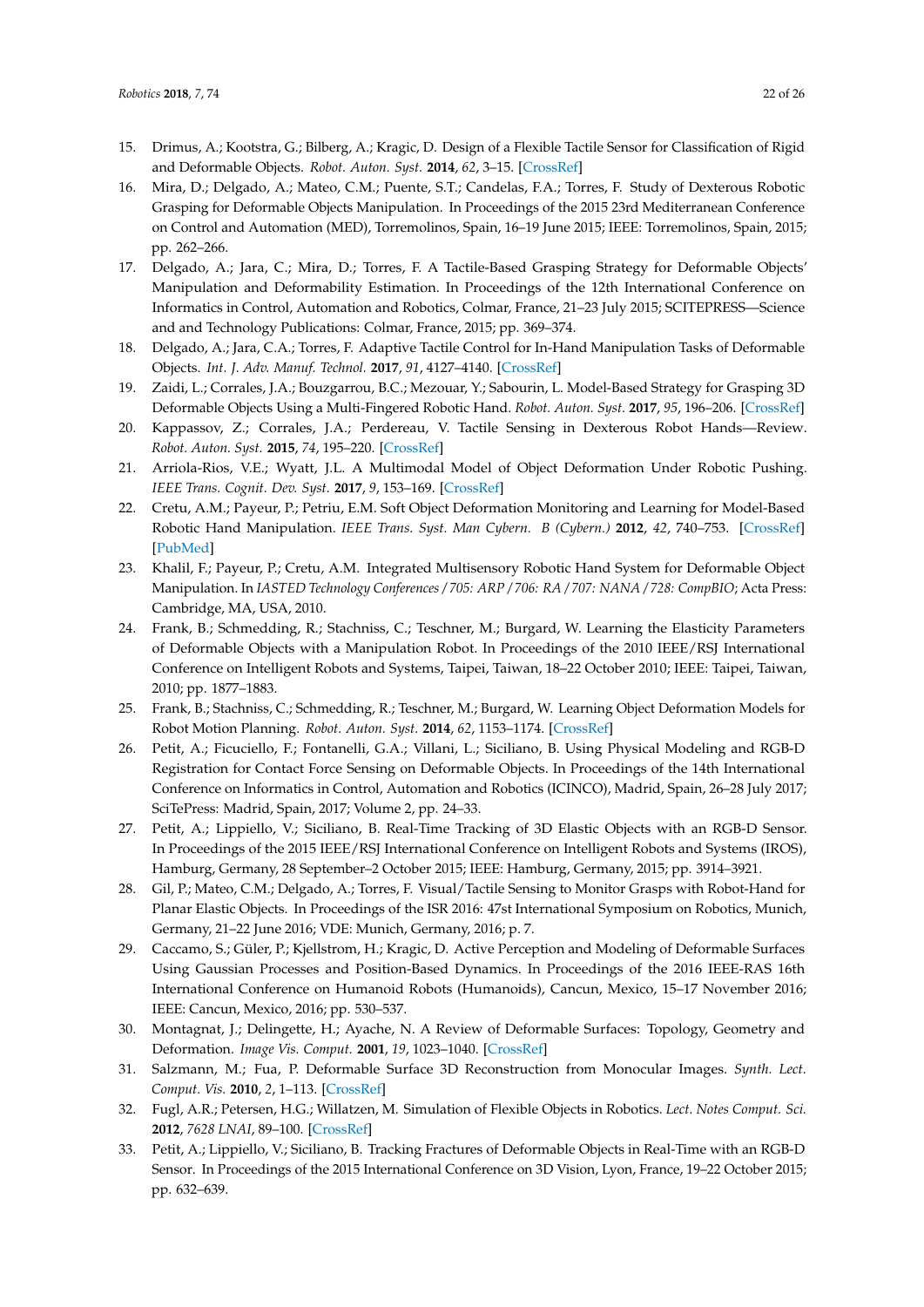- <span id="page-22-0"></span>34. Lin, H.; Guo, F.; Wang, F.; Jia, Y.B. Picking up Soft 3D Objects with Two Fingers. In Proceedings of the 2014 IEEE International Conference on Robotics and Automation (ICRA), Hong Kong, China, 31 May–7 June 2014; pp. 3656–3661.
- <span id="page-22-1"></span>35. Jia, Y.B.; Guo, F.; Lin, H. Grasping Deformable Planar Objects: Squeeze, Stick/Slip Analysis, and Energy-Based Optimalities. *Int. J. Robot. Res.* **2014**, *33*, 866–897. [\[CrossRef\]](http://dx.doi.org/10.1177/0278364913512170)
- <span id="page-22-2"></span>36. Lazher, Z.; Belhassen-Chedli, B.; Sabourin, L.; Youcef, M. Modeling and Analysis of 3D Deformable Object Grasping. In Proceedings of the 2014 23rd International Conference on Robotics in Alpe-Adria-Danube Region (RAAD), Smolenice, Slovakia, 3–5 September 2014; pp. 1–8.
- <span id="page-22-3"></span>37. Muller, M.; Heidelberger, B.; Teschner, M.; Gross, M. Meshless Deformations Based on Shape Matching. *ACM Trans. Graphics* **2005**, *24*, 471–478. [\[CrossRef\]](http://dx.doi.org/10.1145/1073204.1073216)
- <span id="page-22-28"></span><span id="page-22-4"></span>38. Mateo, C.M.; Gil, P.; Mira, D.; Torres, F. *Analysis of Shapes to Measure Surfaces—An Approach for Detection of Deformations*; SCITEPRESS—Science and and Technology Publications: Setúbal, Portugal, 2015; pp. 60–65.
- <span id="page-22-5"></span>39. Mateo, C.M.; Gil, P.; Torres, F. Visual Perception for the 3D Recognition of Geometric Pieces in Robotic Manipulation. *Int. J. Adv. Manuf. Technol.* **2016**, *83*, 1999–2013. [\[CrossRef\]](http://dx.doi.org/10.1007/s00170-015-7708-8)
- <span id="page-22-6"></span>40. Mateo, C.M.; Gil, P.; Torres, F. Computation of Curvature Skeleton to Measure Deformations in Surfaces. In *Informatics in Control, Automation and Robotics, Proceedings of the 12th International Conference, ICINCO 2015 Colmar, France, 21–23 July 2015*; Filipe, J., Madani, K., Gusikhin, O., Sasiadek, J., Eds.; Springer: Cham, Switzerland, 2016; Volume 383, pp. 197–207.
- <span id="page-22-23"></span><span id="page-22-22"></span><span id="page-22-7"></span>41. Hui, F.; Payeur, P.; Cretu, A. In-Hand Object Material Characterization with Fast Level Set in Log-Polar Domain and Dynamic Time Warping. In Proceedings of the 2017 IEEE International Instrumentation and Measurement Technology Conference (I2MTC), Torino, Italy, 22–25 May 2017; pp. 1–6.
- <span id="page-22-24"></span><span id="page-22-8"></span>42. Tawbe, B.; Cretu, A.M. Data-Driven Representation of Soft Deformable Objects Based on Force-Torque Data and 3D Vision Measurements. *Proceedings* **2016**, *1*, 22. [\[CrossRef\]](http://dx.doi.org/10.3390/ecsa-3-E006)
- <span id="page-22-25"></span><span id="page-22-9"></span>43. Tawbe, B.; Cretu, A.M. Acquisition and Neural Network Prediction of 3D Deformable Object Shape Using a Kinect and a Force-Torque Sensor. *Sensors* **2017**, *17*, 1083. [\[CrossRef\]](http://dx.doi.org/10.3390/s17051083) [\[PubMed\]](http://www.ncbi.nlm.nih.gov/pubmed/28492473)
- <span id="page-22-26"></span><span id="page-22-10"></span>44. Teschner, M.; Heidelberger, B.; Muller, M.; Gross, M. A Versatile and Robust Model for Geometrically Complex Deformable Solids. In Proceedings of the Computer Graphics International, Crete, Greece, 16–19 June 2004; pp. 312–319.
- <span id="page-22-27"></span><span id="page-22-11"></span>45. Cherubini, A.I.; Leitner, J.; Ortenzi, V.; Corke, P.I. Towards Vision-Based Manipulation of Plastic Materials. In Proceedings of the IEEE/RSJ IROS, Madrid, Spain, 1–5 October 2018.
- <span id="page-22-12"></span>46. Bodenhagen, L.; Fugl, A.R.; Jordt, A.; Willatzen, M.; Andersen, K.A.; Olsen, M.M.; Koch, R.; Petersen, H.G.; Krüger, N. An Adaptable Robot Vision System Performing Manipulation Actions with Flexible Objects. *IEEE Trans. Autom. Sci. Eng.* **2014**, *11*, 749–765. [\[CrossRef\]](http://dx.doi.org/10.1109/TASE.2014.2320157)
- <span id="page-22-13"></span>47. Güler, P.; Pieropan, A.; Ishikawa, M.; Kragic, D. Estimating Deformability of Objects Using Meshless Shape Matching. In Proceedings of the 2017 IEEE/RSJ International Conference on Intelligent Robots and Systems (IROS), Vancouver, BC, Canada, 24–28 September 2017; pp. 5941–5948.
- <span id="page-22-14"></span>48. Wakamatsu, H.; Arai, E.; Hirai, S. Knotting/Unknotting Manipulation of Deformable Linear Objects. *Int. J. Robot. Res.* **2006**, *25*, 371–395. [\[CrossRef\]](http://dx.doi.org/10.1177/0278364906064819)
- <span id="page-22-15"></span>49. Saha, M.; Isto, P. Manipulation Planning for Deformable Linear Objects. *IEEE Trans. Robot.* **2007**, *23*, 1141–1150. [\[CrossRef\]](http://dx.doi.org/10.1109/TRO.2007.907486)
- <span id="page-22-16"></span>50. Bell, M. Flexible Object Manipulation. Ph.D. Thesis, Dartmouth College, Hanover, NH, USA, 2010.
- <span id="page-22-17"></span>51. Wang, W. Constraint-Based Robot Knot Tying. Ph.D. Thesis, Dartmouth College, Hanover, NH, USA, 2016.
- <span id="page-22-18"></span>52. Moll, M.; Kavraki, L. Path Planning for Deformable Linear Objects. *IEEE Trans. Robot.* **2006**, *22*, 625–636. [\[CrossRef\]](http://dx.doi.org/10.1109/TRO.2006.878933)
- <span id="page-22-19"></span>53. Tavasoli, A.; Eghtesad, M.; Jafarian, H. Two-Time Scale Control and Observer Design for Trajectory Tracking of Two Cooperating Robot Manipulators Moving a Flexible Beam. *Robot. Auton. Syst.* **2009**, *57*, 212–221. [\[CrossRef\]](http://dx.doi.org/10.1016/j.robot.2008.04.003)
- <span id="page-22-20"></span>54. Ding, F.; Huang, J.; Wang, Y.; Matsuno, T.; Fukuda, T. Vibration Damping in Manipulation of Deformable Linear Objects Using Sliding Mode Control. *Adv. Robot.* **2014**, *28*, 157–172. [\[CrossRef\]](http://dx.doi.org/10.1080/01691864.2013.861769)
- <span id="page-22-21"></span>55. Shah, A.J.; Shah, J.A. Towards Manipulation Planning for Multiple Interlinked Deformable Linear Objects. In Proceedings of the 2016 IEEE International Conference on Robotics and Automation (ICRA), Stockholm, Sweden, 16–21 May 2016; pp. 3908–3915.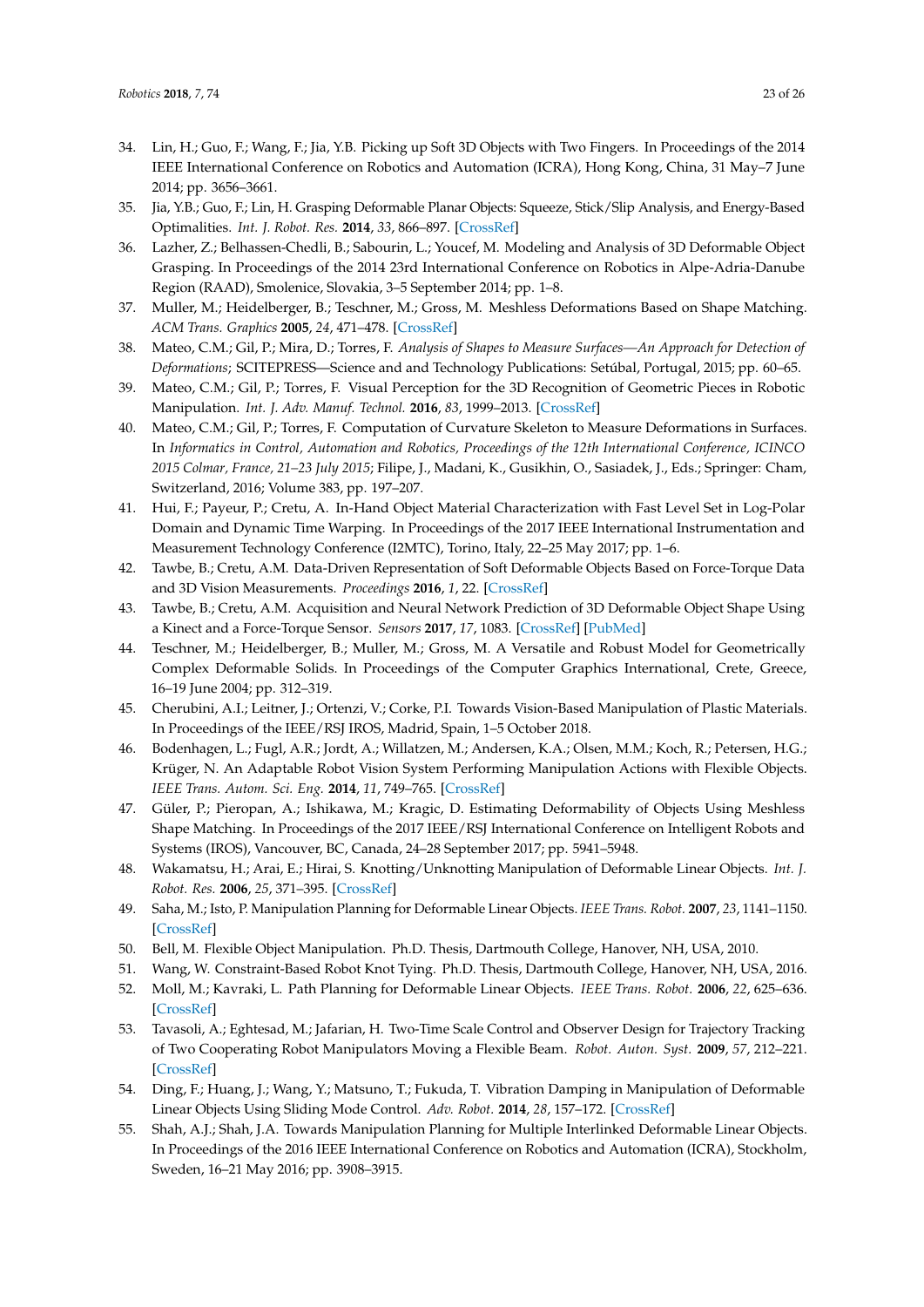- <span id="page-23-27"></span><span id="page-23-26"></span><span id="page-23-25"></span><span id="page-23-24"></span><span id="page-23-23"></span><span id="page-23-22"></span><span id="page-23-21"></span><span id="page-23-20"></span><span id="page-23-0"></span>56. Maitin-Shepard, J.; Cusumano-Towner, M.; Lei, J.; Abbeel, P. Cloth Grasp Point Detection Based on Multiple-View Geometric Cues with Application to Robotic Towel Folding. In Proceedings of the 2010 IEEE International Conference on Robotics and Automation, Anchorage, AK, USA, 4–8 May 2010; pp. 2308–2315.
- <span id="page-23-28"></span><span id="page-23-1"></span>57. Cusumano-Towner, M.; Singh, A.; Miller, S.; O'Brien, J.F.; Abbeel, P. Bringing Clothing into Desired Configurations with Limited Perception. In Proceedings of the 2011 IEEE International Conference on Robotics and Automation, Shanghai, China, 9–13 May 2011; pp. 3893–3900.
- <span id="page-23-29"></span><span id="page-23-2"></span>58. Bersch, C.; Pitzer, B.; Kammel, S. Bimanual Robotic Cloth Manipulation for Laundry Folding. In Proceedings of the 2011 IEEE/RSJ International Conference on Intelligent Robots and Systems, San Francisco, CA, USA, 25–30 September 2011; pp. 1413–1419.
- <span id="page-23-31"></span><span id="page-23-30"></span><span id="page-23-3"></span>59. Miller, S.; van den Berg, J.; Fritz, M.; Darrell, T.; Goldberg, K.; Abbeel, P. A Geometric Approach to Robotic Laundry Folding. *Int. J. Robot. Res.* **2012**, *31*, 249–267. [\[CrossRef\]](http://dx.doi.org/10.1177/0278364911430417)
- <span id="page-23-4"></span>60. Willimon, R.B. Sensing Highly Non-Rigid Objects with RGBD Sensors for Robotic Systems. Ph.D. Thesis, Clemson University, Clemson, SC, USA, 2013.
- <span id="page-23-32"></span><span id="page-23-5"></span>61. Li, Y.; Yue, Y.; Xu, D.; Grinspun, E.; Allen, P.K. Folding Deformable Objects Using Predictive Simulation and Trajectory Optimization. In Proceedings of the 2015 IEEE/RSJ International Conference on Intelligent Robots and Systems (IROS), Hamburg, Germany, 28 September–3 October 2015; pp. 6000–6006.
- <span id="page-23-37"></span><span id="page-23-36"></span><span id="page-23-6"></span>62. Doumanoglou, A.; Stria, J.; Peleka, G.; Mariolis, I.; Petrík, V.; Kargakos, A.; Wagner, L.; Hlaváč, V.; Kim, T.K.; Malassiotis, S. Folding Clothes Autonomously: A Complete Pipeline. *IEEE Trans. Robot.* **2016**, *32*, 1461–1478. [\[CrossRef\]](http://dx.doi.org/10.1109/TRO.2016.2602376)
- <span id="page-23-33"></span><span id="page-23-7"></span>63. Sannapaneni, B.; Shaswat, M.; Kumaar, A.A.N. Learning from Demonstration Algorithm for Cloth Folding Manipulator. In Proceedings of the 2017 International Conference on Advances in Computing, Communications and Informatics (ICACCI), Manipal, India, 13–16 September 2017; pp. 1339–1398.
- <span id="page-23-34"></span><span id="page-23-8"></span>64. Yang, P.C.; Sasaki, K.; Suzuki, K.; Kase, K.; Sugano, S.; Ogata, T. Repeatable Folding Task by Humanoid Robot Worker Using Deep Learning. *IEEE Robot. Autom. Lett.* **2017**, *2*, 397–403. [\[CrossRef\]](http://dx.doi.org/10.1109/LRA.2016.2633383)
- <span id="page-23-9"></span>65. Jia, B.; Hu, Z.; Pan, J.; Manocha, D. Manipulating Highly Deformable Materials Using a Visual Feedback Dictionary. In Proceedings of the 2018 IEEE International Conference on Robotics and Automation (ICRA), Brisbane, Australia, 21–25 May 2018; pp. 239–246.
- <span id="page-23-38"></span><span id="page-23-35"></span><span id="page-23-10"></span>66. Yamazaki, K.; Oya, R.; Nagahama, K.; Okada, K.; Inaba, M. Bottom Dressing by a Dual-Arm Robot Using a Clothing State Estimation Based on Dynamic Shape Changes. *Int. J. Adv. Robot. Syst.* **2016**, *13*, 5. [\[CrossRef\]](http://dx.doi.org/10.5772/61930)
- <span id="page-23-39"></span><span id="page-23-11"></span>67. Gao, Y.; Chang, H.J.; Demiris, Y. Iterative Path Optimisation for Personalised Dressing Assistance Using Vision and Force Information. In Proceedings of the 2016 IEEE/RSJ International Conference on Intelligent Robots and Systems (IROS), Daejeon, Korea, 9–14 October 2016; pp. 4398–4403.
- <span id="page-23-12"></span>68. Zhang, F.; Cully, A.; Demiris, Y. Personalized Robot-Assisted Dressing Using User Modeling in Latent Spaces. In Proceedings of the 2017 IEEE/RSJ International Conference on Intelligent Robots and Systems (IROS), Vancouver, BC, Canada, 24–28 September 2017; pp. 3603–3610.
- <span id="page-23-13"></span>69. Flixeder, S.; Glück, T.; Kugi, A. Modeling and Force Control for the Collaborative Manipulation of Deformable Strip-Like Materials. *IFAC-PapersOnLine* **2016**, *49*, 95–102. [\[CrossRef\]](http://dx.doi.org/10.1016/j.ifacol.2016.10.518)
- <span id="page-23-14"></span>70. Flixeder, S.; Glück, T.; Kugi, A. Force-Based Cooperative Handling and Lay-up of Deformable Materials: Mechatronic Design, Modeling, and Control of a Demonstrator. *Mechatronics* **2017**, *47*, 246–261. [\[CrossRef\]](http://dx.doi.org/10.1016/j.mechatronics.2016.10.003)
- <span id="page-23-15"></span>71. Li, X.; Su, X.; Liu, Y. Adaptive Region Control for Robotic Soldering of Flexible PCBs. In Proceedings of the 2017 18th International Conference on Advanced Robotics (ICAR), Hong Kong, China, 10–12 July 2017; pp. 216–221.
- <span id="page-23-16"></span>72. Li, X.; Su, X.; Liu, Y. Cooperative Robotic Soldering of Flexible PCBs. In Proceedings of the 2017 IEEE/RSJ International Conference on Intelligent Robots and Systems (IROS), Vancouver, BC, Canada, 24–28 September 2017; pp. 1651–1656.
- <span id="page-23-17"></span>73. Park, E.J.; Mills, J.K. Static Shape and Vibration Control of Flexible Payloads with Applications to Robotic Assembly. *IEEE/ASME Trans. Mechatron.* **2005**, *10*, 675–687. [\[CrossRef\]](http://dx.doi.org/10.1109/TMECH.2005.859836)
- <span id="page-23-18"></span>74. Zacharia, P.; Aspragathos, N.; Mariolis, I.; Dermatas, E. A Robotic System Based on Fuzzy Visual Servoing for Handling Flexible Sheets Lying on a Table. *Ind. Robot Int. J.* **2009**, *36*, 489–496. [\[CrossRef\]](http://dx.doi.org/10.1108/01439910910980213)
- <span id="page-23-19"></span>75. Shibata, M.; Ota, T.; Hirai, S. Wiping Motion for Deformable Object Handling. In Proceedings of the 2009 IEEE International Conference on Robotics and Automation, Kobe, Japan, 12–17 May 2009; pp. 134–139.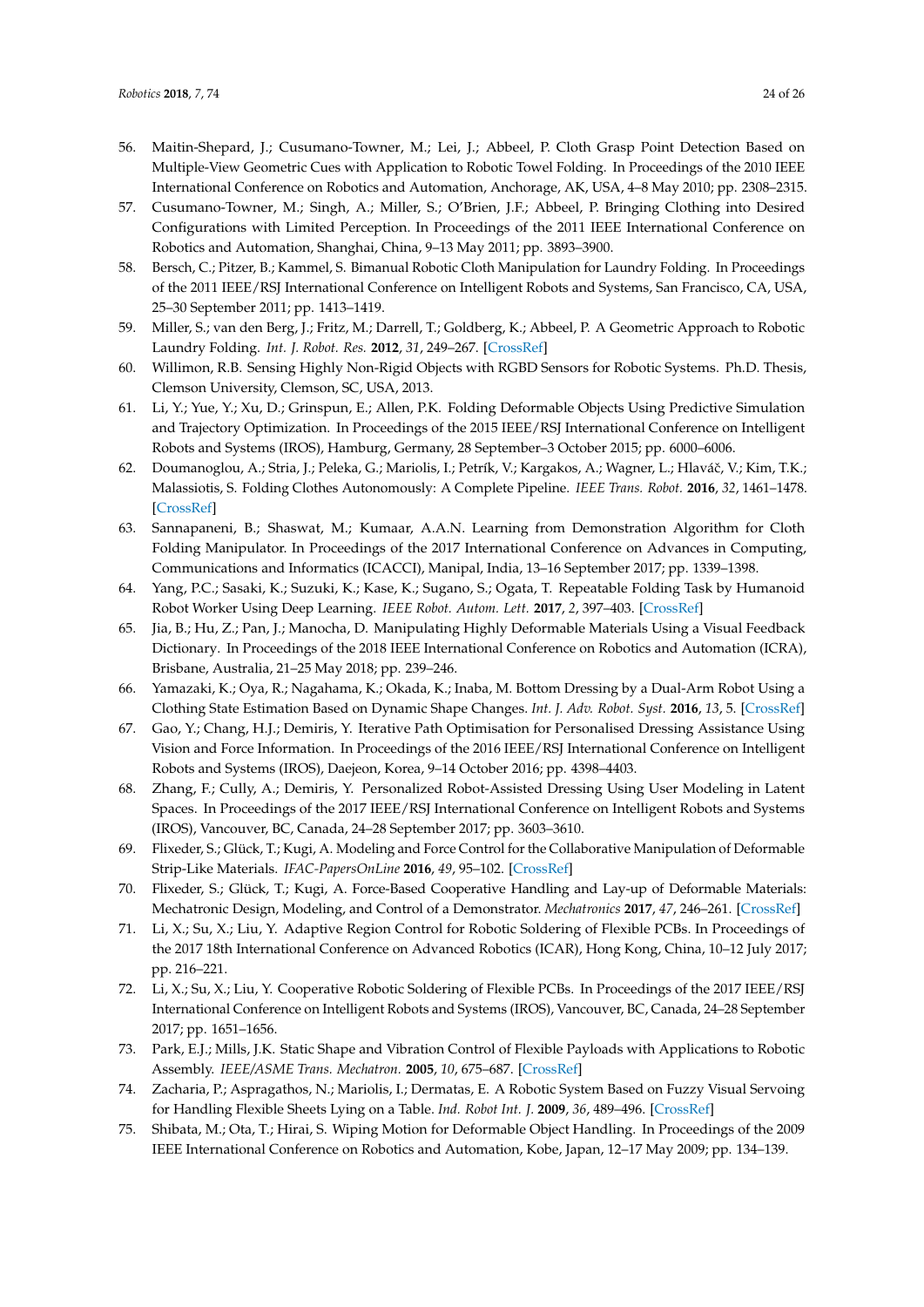- <span id="page-24-28"></span><span id="page-24-27"></span><span id="page-24-26"></span><span id="page-24-25"></span><span id="page-24-23"></span><span id="page-24-22"></span><span id="page-24-21"></span><span id="page-24-20"></span><span id="page-24-0"></span>76. Kinio, S.; Patriciu, A. A Comparative Study of H\_infinity and PID Control for Indirect Deformable Object Manipulation. In Proceedings of the 2012 IEEE International Conference on Robotics and Biomimetics (ROBIO), Guangzhou, China, 11–14 December 2012; pp. 414–420.
- <span id="page-24-1"></span>77. Elbrechter, C.; Haschke, R.; Ritter, H. Folding Paper with Anthropomorphic Robot Hands Using Real-Time Physics-Based Modeling. In Proceedings of the 2012 12th IEEE-RAS International Conference on Humanoid Robots (Humanoids 2012), Osaka, Japan, 29 November–1 December 2012; pp. 210–215.
- <span id="page-24-29"></span><span id="page-24-24"></span><span id="page-24-2"></span>78. Kruse, D.; Radke, R.J.; Wen, J.T. Collaborative Human-Robot Manipulation of Highly Deformable Materials. In Proceedings of the 2015 IEEE International Conference on Robotics and Automation (ICRA), Seattle, WA, USA, 26–30 May 2015; pp. 3782–3787.
- <span id="page-24-30"></span><span id="page-24-3"></span>79. Kruse, D.; Radke, R.J.; Wen, J.T. Human-Robot Collaborative Handling of Highly Deformable Materials. In Proceedings of the 2017 American Control Conference (ACC), Seattle, WA, USA, 24–26 May 2017; pp. 1511–1516.
- <span id="page-24-31"></span><span id="page-24-4"></span>80. Dang, P.; Lewis, F.L.; Subbarao, K.; Stephanou, H. Shape Control of Flexible Structure Using Potential Field Method. In Proceedings of the 2008 IEEE International Conference on Control Applications, San Antonio, TX, USA, 3–5 September 2008; pp. 540–546.
- <span id="page-24-32"></span><span id="page-24-5"></span>81. Patil, S.; Alterovitz, R. Toward Automated Tissue Retraction in Robot-Assisted Surgery. In Proceedings of the 2010 IEEE International Conference on Robotics and Automation, Anchorage, Alaska, 4–8 May 2010; pp. 2088–2094.
- <span id="page-24-33"></span><span id="page-24-6"></span>82. Inahara, T.; Higashimori, M.; Tadakuma, K.; Kaneko, M. Dynamic Nonprehensile Shaping of a Thin Rheological Object. In Proceedings of the 2011 IEEE/RSJ International Conference on Intelligent Robots and Systems, San Francisco, CA, USA, 25–30 September 2011; pp. 1392–1397.
- <span id="page-24-36"></span><span id="page-24-7"></span>83. Higashimori, M.; Inahara, T.; Kaneko, M. Dynamic Nonprehensile Shaping of a Deformable Object by Using Its Gait-like Behaviors. In Proceedings of the 2013 IEEE International Conference on Robotics and Automation, Karlsruhe, Germany, 6–10 May 2013; pp. 3251–3256.
- <span id="page-24-34"></span><span id="page-24-8"></span>84. Bai, Y.; Yu, W.; Liu, C.K. Dexterous Manipulation of Cloth. *Comput. Graphics Forum* **2016**, *35*, 523–532. [\[CrossRef\]](http://dx.doi.org/10.1111/cgf.12852)
- <span id="page-24-9"></span>85. Cocuzza, S.; Yan, X.T. First Engineering Framework for the Out-of-Plane Robotic Shaping of Thin Rheological Objects. *Robot. Comput. Integr. Manuf.* **2018**, *53*, 108–121. [\[CrossRef\]](http://dx.doi.org/10.1016/j.rcim.2018.02.005)
- <span id="page-24-35"></span><span id="page-24-10"></span>86. Gopalakrishnan, K.; Goldberg, K. D-Space and Deform Closure Grasps of Deformable Parts. *Int. J. Robot. Res.* **2005**, *24*, 899–910. [\[CrossRef\]](http://dx.doi.org/10.1177/0278364905059055)
- <span id="page-24-11"></span>87. Das, J. Robotic Control of Deformable Continua and Objects Therein. Ph.D. Thesis, Vanderbilt University, Nashville, TN, USA, 2010.
- <span id="page-24-12"></span>88. Higashimori, M.; Yoshimoto, K.; Kaneko, M. Active Shaping of an Unknown Rheological Object Based on Deformation Decomposition into Elasticity and Plasticity. In Proceedings of the 2010 IEEE International Conference on Robotics and Automation, Anchorage, Alaska, 4–8 May 2010; pp. 5120–5126.
- <span id="page-24-13"></span>89. Yoshimoto, K.; Higashimori, M.; Tadakuma, K.; Kaneko, M. Active Outline Shaping of a Rheological Object Based on Plastic Deformation Distribution. In Proceedings of the 2011 IEEE/RSJ International Conference on Intelligent Robots and Systems, San Francisco, CA, USA, 25–30 September 2011, pp. 1386–1391.
- <span id="page-24-14"></span>90. Das, J.; Sarkar, N. Autonomous Shape Control of a Deformable Object by Multiple Manipulators. *J. Intell. Robot. Syst.* **2011**, *62*, 3–27. [\[CrossRef\]](http://dx.doi.org/10.1007/s10846-010-9436-5)
- <span id="page-24-15"></span>91. Das, J.; Sarkar, N. Robust Shape Control of Deformable Objects Using Model-Based Techniques. *Adv. Robot.* **2012**, *25*, 2099–2123. [\[CrossRef\]](http://dx.doi.org/10.1163/016918611X590319)
- <span id="page-24-16"></span>92. Das, J.; Sarkar, N. Passivity-Based Target Manipulation inside a Deformable Object by a Robotic System with Noncollocated Feedback. *Adv. Robot.* **2013**, *27*, 861–875. [\[CrossRef\]](http://dx.doi.org/10.1080/01691864.2013.791657)
- <span id="page-24-17"></span>93. Alonso-Mora, J.; Knepper, R.; Siegwart, R.; Rus, D. Local Motion Planning for Collaborative Multi-Robot Manipulation of Deformable Objects. In Proceedings of the 2015 IEEE International Conference on Robotics and Automation (ICRA), Seattle, WA, USA, 26–30 May 2015, pp. 5495–5502.
- <span id="page-24-18"></span>94. Navarro-Alarcon, D.; Liu, Y.H. Fourier-Based Shape Servoing: A New Feedback Method to Actively Deform Soft Objects into Desired 2-D Image Contours. *IEEE Trans. Robot.* **2018**, *34*, 272–279. [\[CrossRef\]](http://dx.doi.org/10.1109/TRO.2017.2765333)
- <span id="page-24-19"></span>95. Navarro-Alarcon, D.; Liu, Y.; Romero, J.G.; Li, P. Visually Servoed Deformation Control by Robot Manipulators. In Proceedings of the 2013 IEEE International Conference on Robotics and Automation, Karlsruhe, Germany, 6–10 May 2013; pp. 5259–5264.